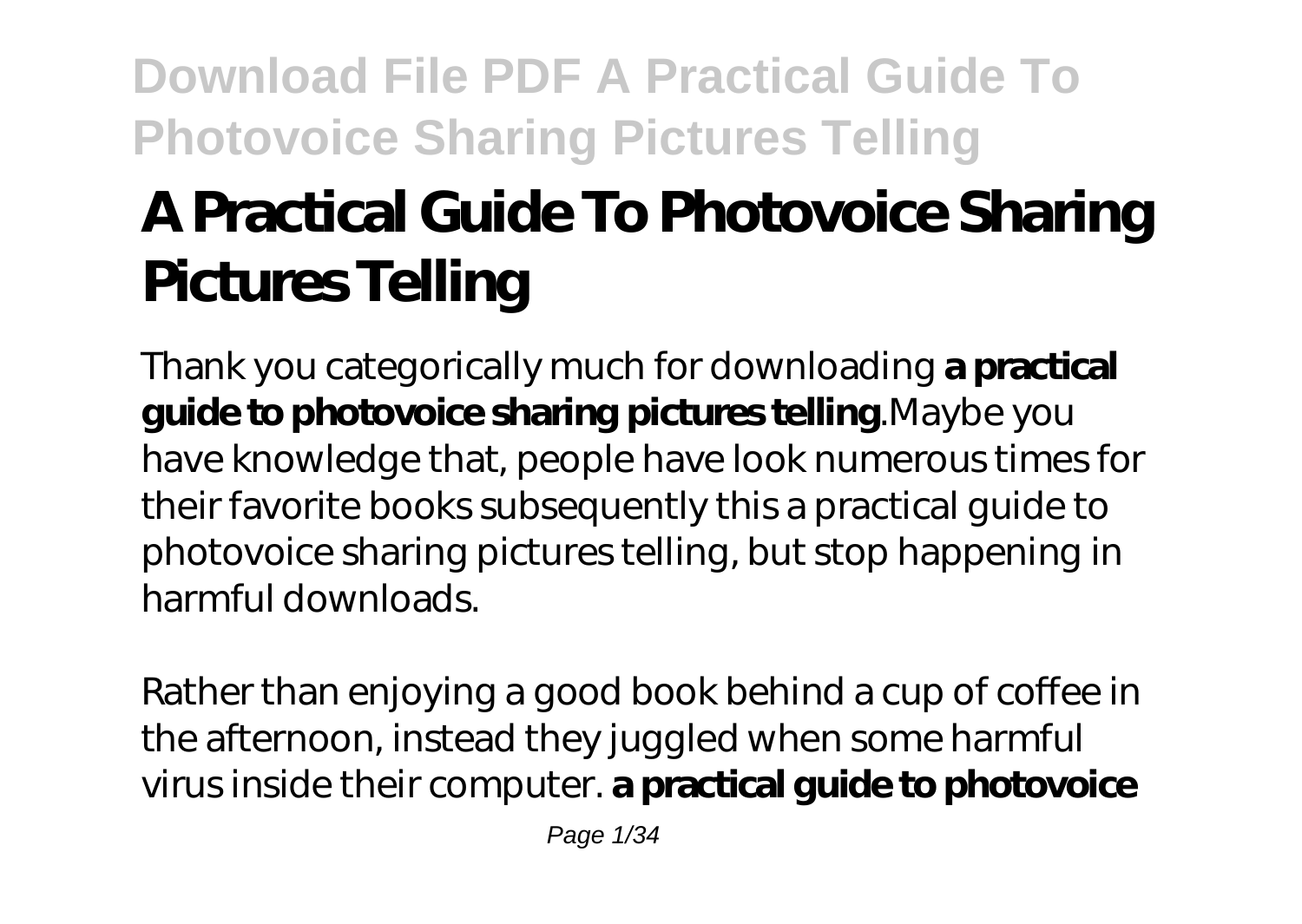**sharing pictures telling** is comprehensible in our digital library an online admission to it is set as public in view of that you can download it instantly. Our digital library saves in multiple countries, allowing you to get the most less latency time to download any of our books similar to this one. Merely said, the a practical guide to photovoice sharing pictures telling is universally compatible like any devices to read.

*A Practical Guide To Self-Hypnosis - FULL Audio Book - by Melvin Powers* **Photovoice** *Online Photovoice (OPV): A Qualitative Research Method - Technique* Photo Elicitation \u0026 PhotoVoice as a Participatory Action Research method **An introduction to PhotoVoice project process** How Page 2/34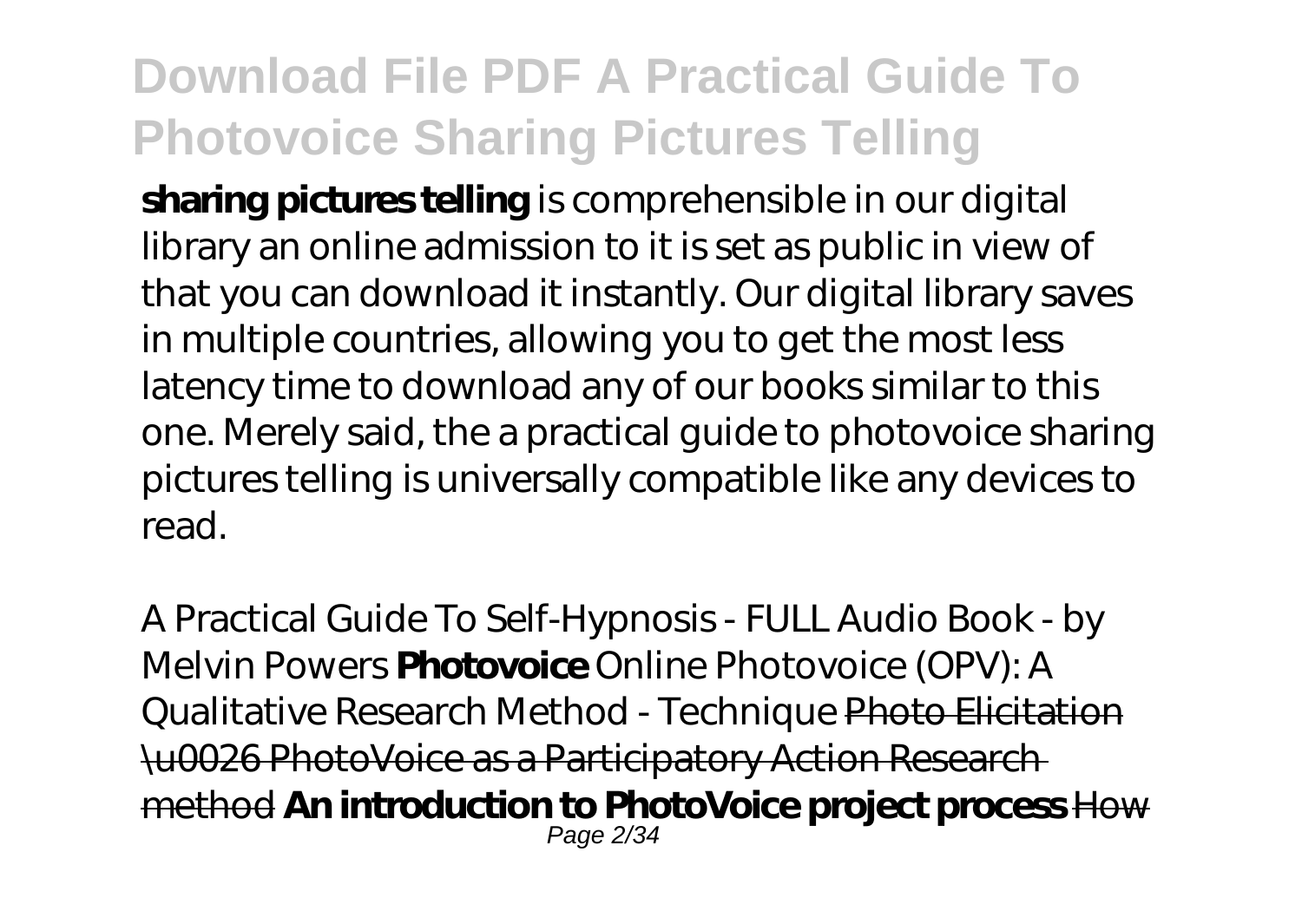to create a Photovoice Project *Webinar: Facilitating Photovoice Remotely: Experience and Strategies* An Introduction to PhotoVoice**Photovoice--May 18th, 2020 session**

Full version CASA FAC Photovoice Project Slideshow *RESEARCH: PHOTOVOICE* PhotoVoice: Voices Without Sight (1080p HD) **Hypnosis Spiral Types of Qualitative Research Designing a creative content management journal from scratch** Fundamentals of Qualitative Research Methods: What is Qualitative Research (Module 1) Photovoice: Barriers to safe abortion Desistance, Identity and Belonging Manisha's Photovoice Experience Photovoice: From Snapshots to Civic Action **What is PHOTOVOICE? What does PHOTOVOICE mean?** Page 3/34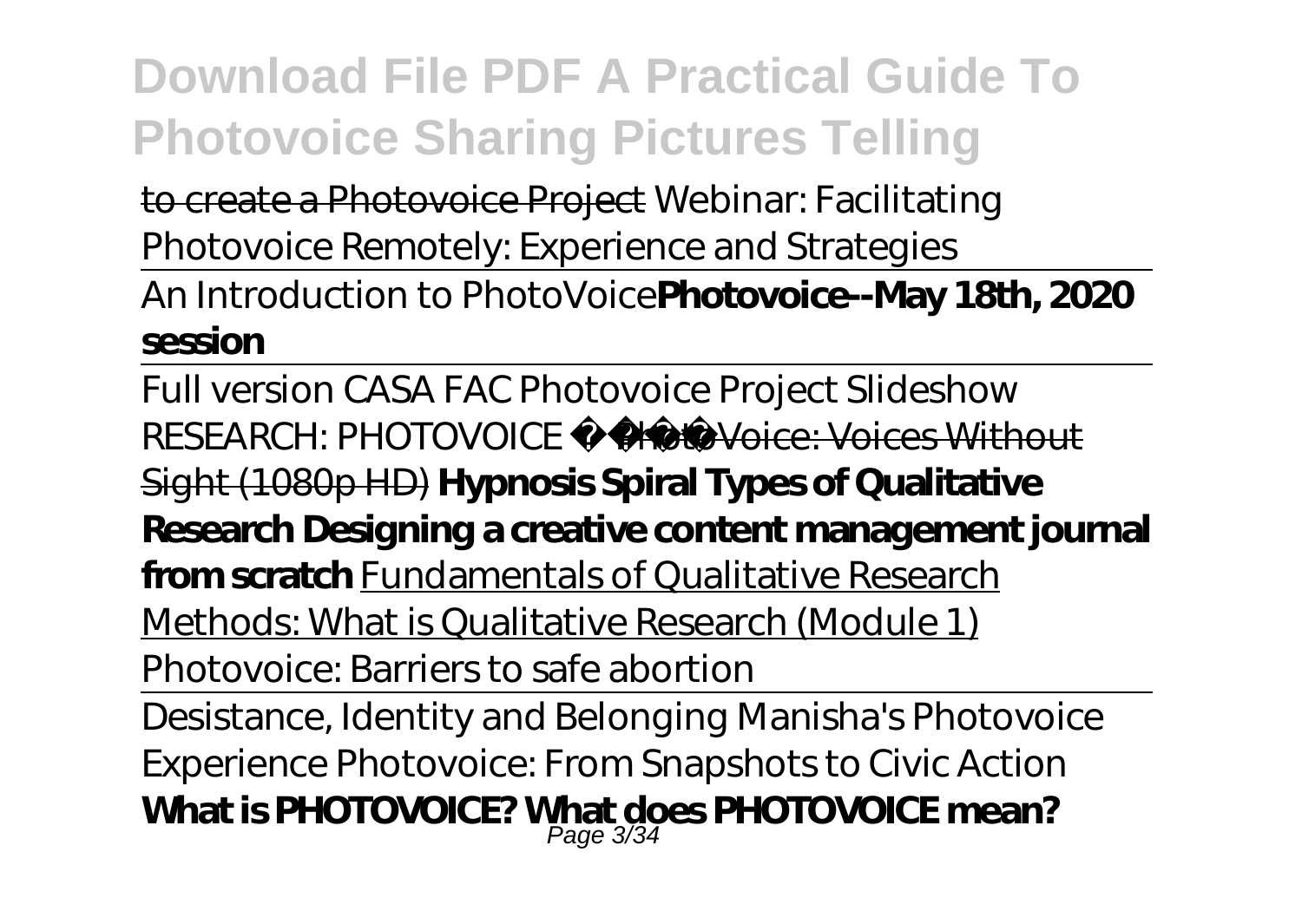**PHOTOVOICE meaning, definition \u0026 explanation** *Creating an APA Format Annotated Bibliography* Diary methods and photovoice Ethically Selecting, Citing and Synthesizing Related Literature / Explained in Tagalog Photovoice: A Public Education Tool Utilized on Behalf of Prisoner's Wives to Reduce Conflict Learning Lab 58: Photovoice - Pushing the boundaries of participatory research The Photovoice Project **The PhotoVoice Presentation** *Creative Research Methods - Arts based methods (part 1 of 3) Innovative Approaches to CBPR: Using PhotoVoice to Hear the Community* A Practical Guide To **Photovoice** 

It promises to: • increase understanding of photovoice by providing a clear definition and explanation of the research Page 4/34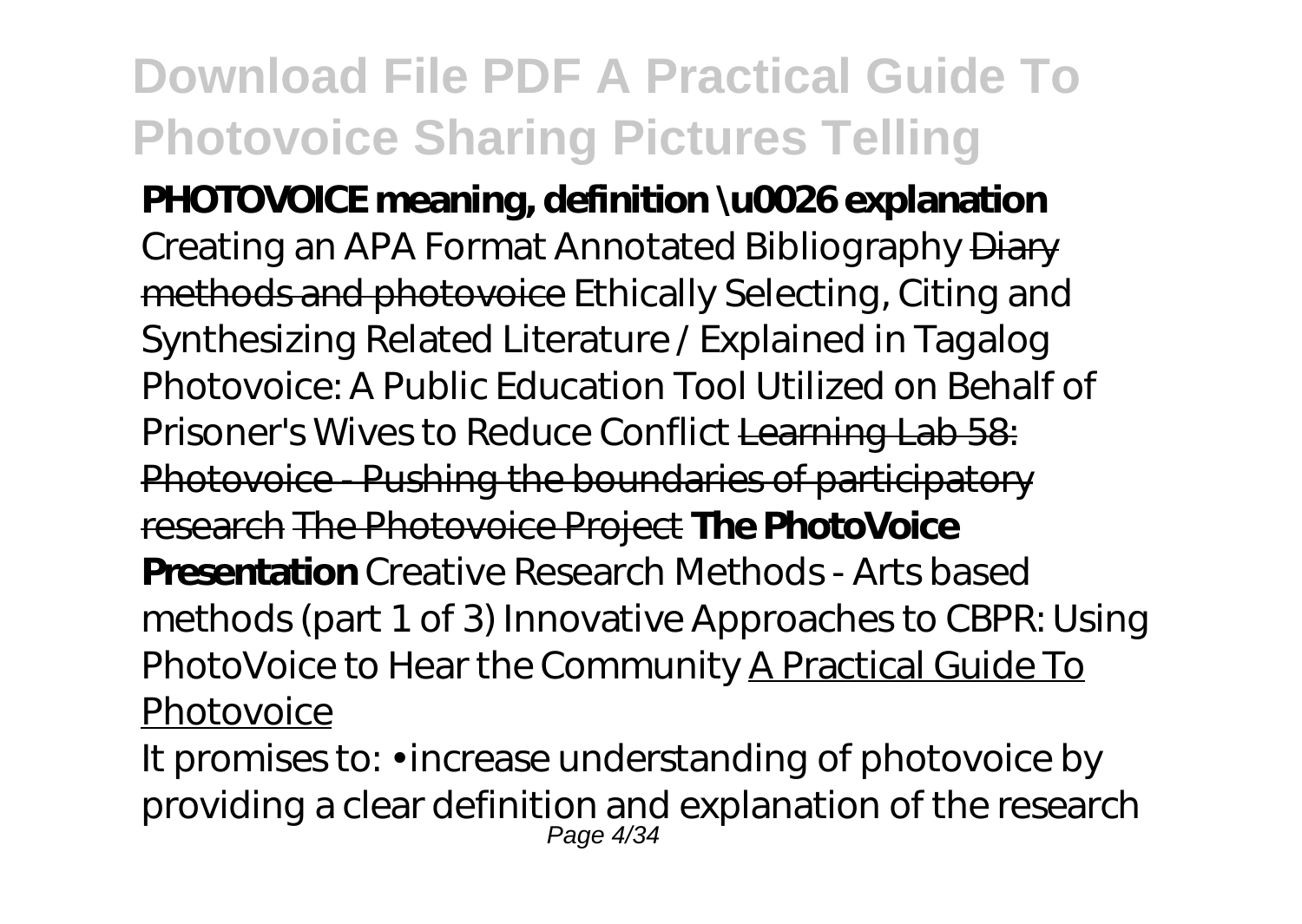method; • offer practical guidance and a step-by-step process for using photovoice; and • Motivate others by sharing compelling stories, photographs and case studies of actual photovoice projects.

#### A PRACTICAL GUIDE TO PHOTOVOICE: SHARING PICTURES, TELLING ...

Latz' s Photovoice Research in Education and Beyond provides a rich how-to guide to photovoice which, importantly, offers orientations rather than destinations. This manifests in a wide array of theoretical, practical, and ethical building blocks that non-prescriptively invite new and seasoned researchers alike to (re)construct and enact photovoice as a methodology which might critically and Page 5/34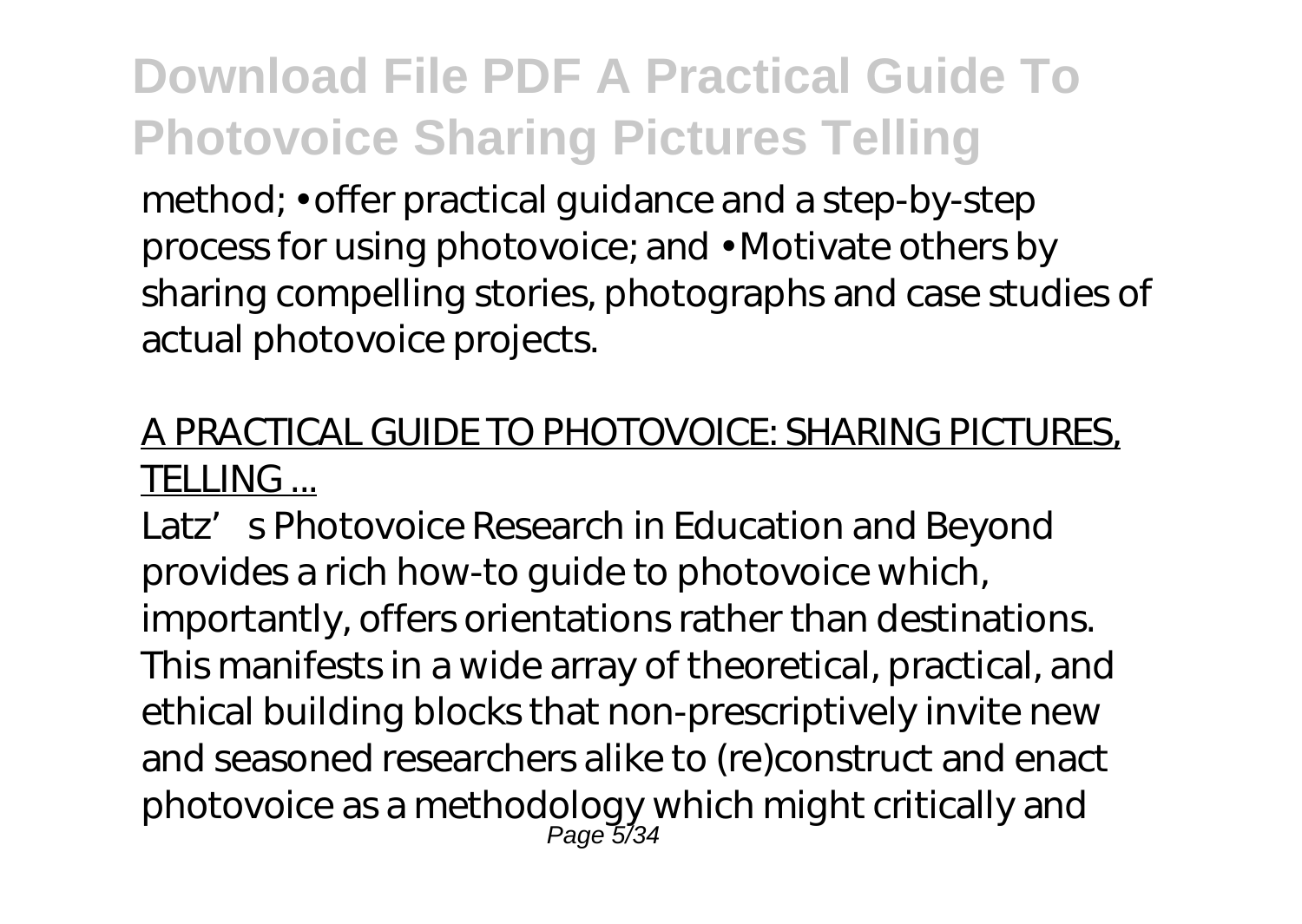creatively respond to the diversely situated communities of knowers with whom they work.

Photovoice Research in Education and Beyond: A Practical ... A Practical Guide to Photovoice: Sharing Pictures, Telling Stories and Changing Communities was written by Beverly Palibroda, with assistance from Brigette Krieg, Lisa Murdock and Joanne Havelock. The guide explains the key concepts of Photovoice and its advantages and limitations and outlines the steps in Photovoice method.

A Practical Guide to Photovoice: Sharing Pictures, Telling ... practical guide to photovoice: Sharing pictures, telling stories and changing communities. Winnipeg: The Prairie Page 6/34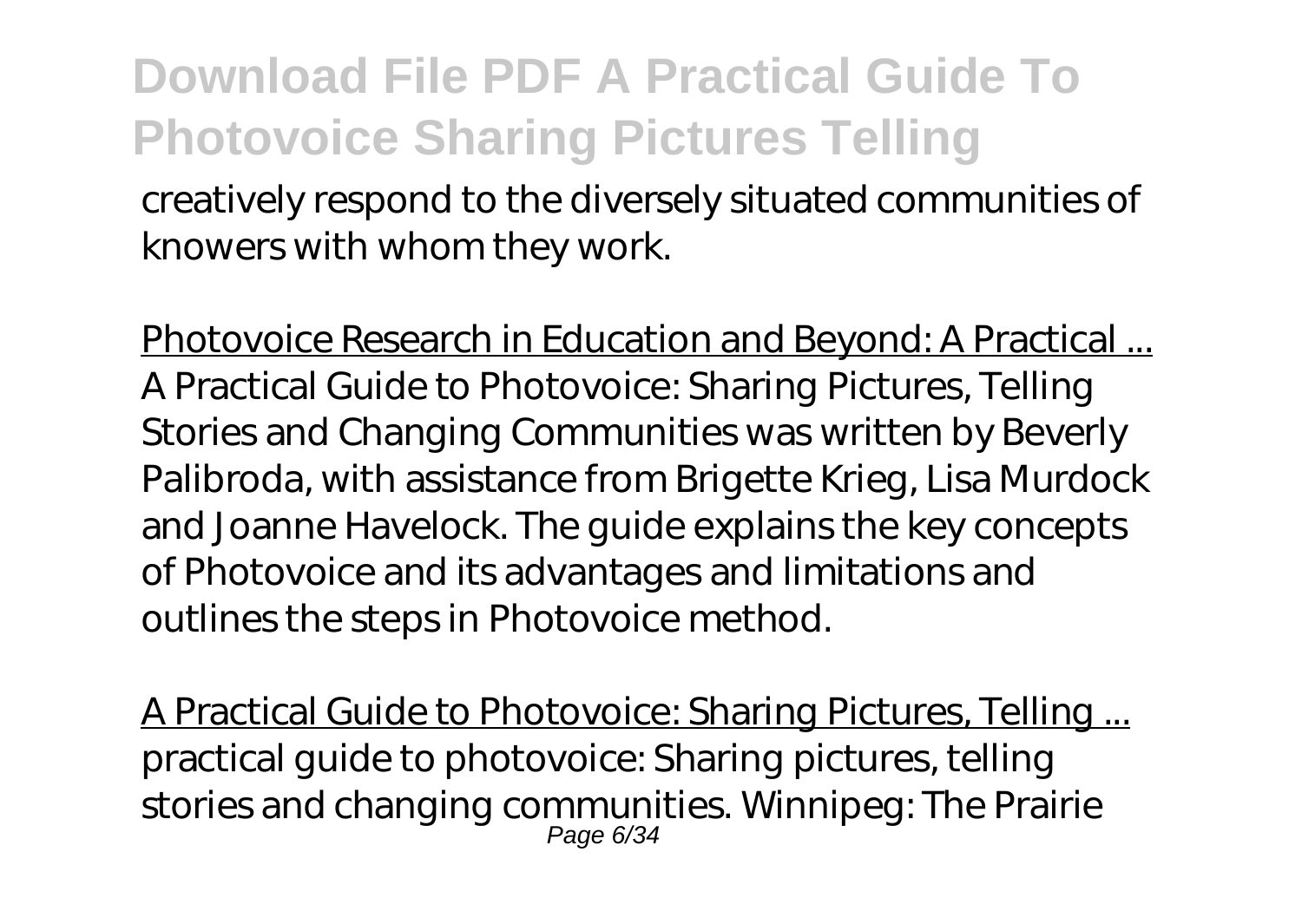Women' s Health Centre of Excellence, 2009. Nuchatlaht's CCP Vision Photovoice Activity While many texts exist that touch on and/or address photovoice, this is the

A Practical Guide To Photovoice Sharing Pictures Telling As this a practical guide to photovoice sharing pictures telling, it ends going on instinctive one of the favored ebook a practical guide to photovoice sharing pictures telling collections that we have. This is why you remain in the best website to see the unbelievable book to have.

A Practical Guide To Photovoice Sharing Pictures Telling Latz' s Photovoice Research in Education and Beyond provides a rich how-to guide to photovoice which, Page 7/34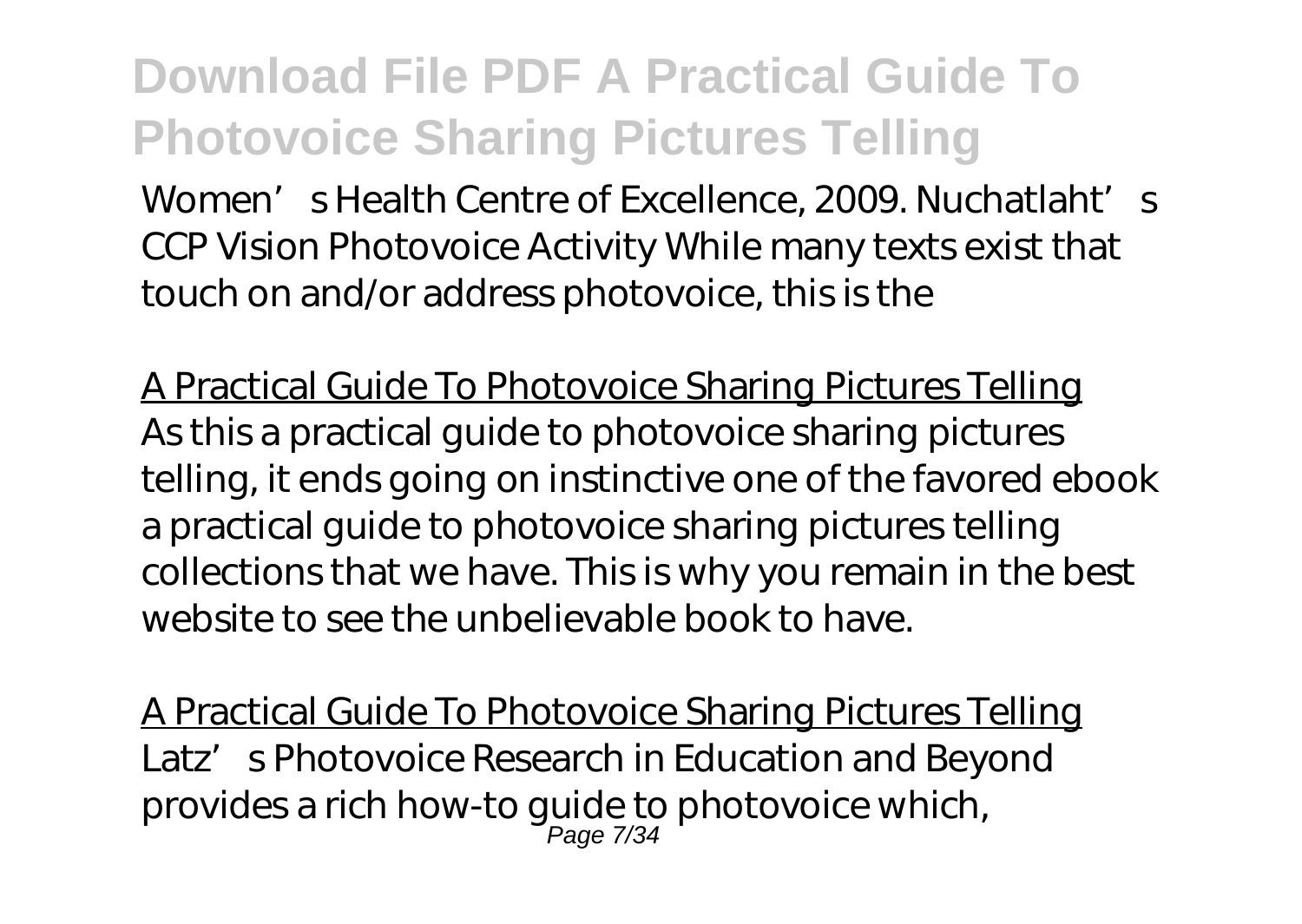importantly, offers orientations rather than destinations. This manifests in a wide array of theoretical, practical, and ethical building blocks that non-prescriptively invite new and seasoned researchers alike to (re)construct and enact photovoice as a methodology which might critically and creatively respond to the diversely situated communities of knowers with whom they work.

Photovoice Research in Education and Beyond: A Practical ... Home › A practical guide to PhotoVoice: sharing pictures, telling stories and changing communities. A practical guide to PhotoVoice: sharing pictures, telling stories and changing communities. Tagged : Centres of Excellence for Womens Health (CEWH) ... In a PhotoVoice project, after training from Page 8/34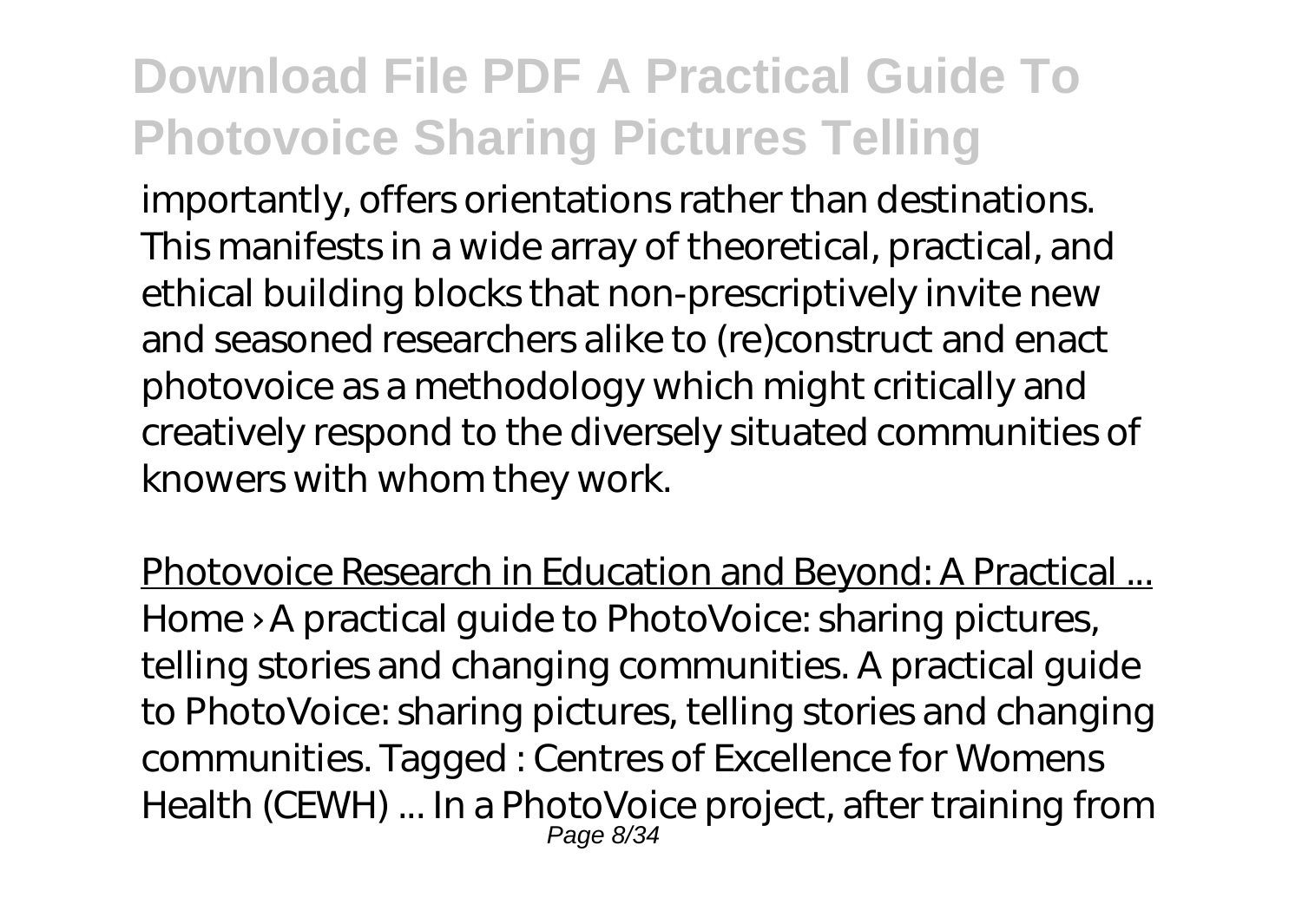#### **Download File PDF A Practical Guide To Photovoice Sharing Pictures Telling** a professional photographer, women use a ...

A practical guide to PhotoVoice: sharing pictures, telling ... PhotoVoice is a tool to give participants a voice. So the research ques-tion is always defined in a reflective way and asks for the participants' meaning, experience, change, view or opinion. PhotoVoice can be used for different goals, so the research question is altered accordingly. PhotoVoice can be used as: A monitoring or evaluation tool.

PhotoVoice Facilitator' squide - Rutgers Latz' s Photovoice Research in Education and Beyond provides a rich how-to guide to photovoice which, importantly, offers orientations rather than destinations. Page 9/34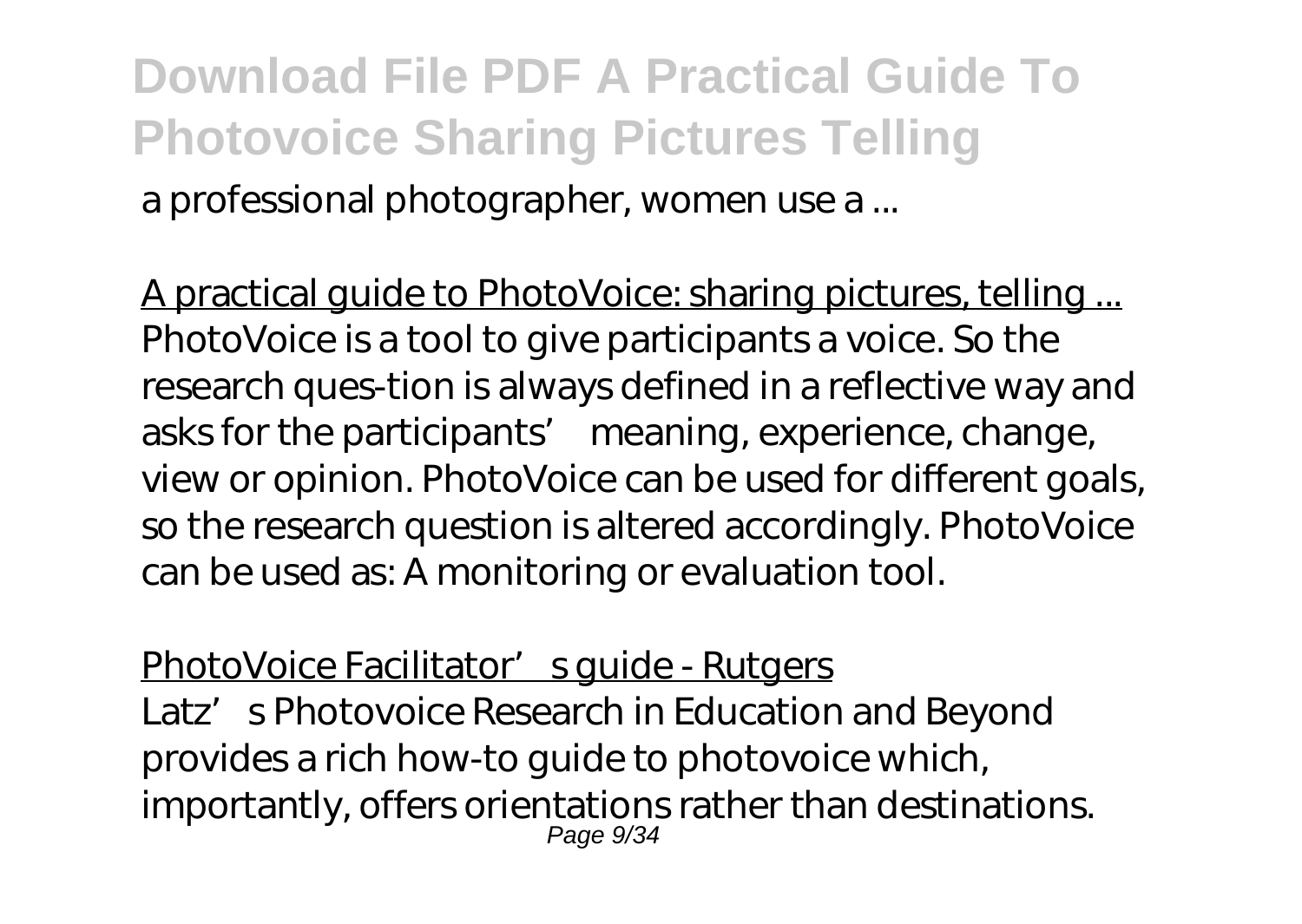This manifests in a wide array of theoretical, practical, and ethical building blocks that non-prescriptively invite new and seasoned researchers alike to (re)construct and enact photovoice as a methodology which might critically and creatively respond to the diversely situated communities of knowers with whom they work.

#### Photovoice Research in Education and Beyond: Latz, Amanda ...

Photovoice is a qualitative method used in communitybased participatory research to document and reflect reality. It is an empowering and flexible process that combines photography with grassroots social action and is commonly used in the fields of community development, Page 10/34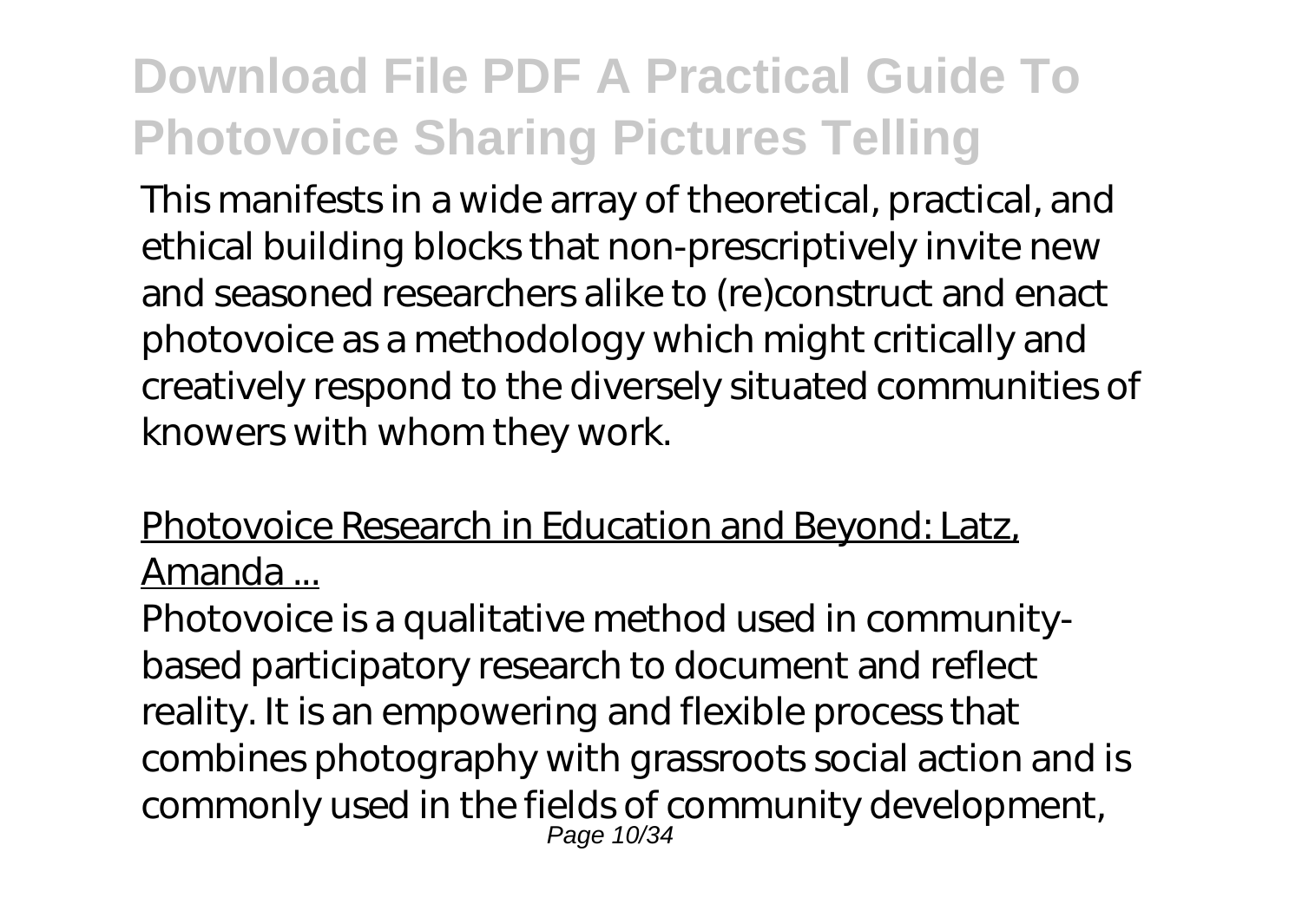international development, public health, and education. Participants include community members of all ages and status ...

#### Photovoice - Wikipedia

(A Practical Guide to Photovoice) "Images contribute to how we see ourselves, how we define and relate to the world, and what we perceive as significant or different. The lesson an image teaches does not reside in its physical structure, but rather in how people interpret the image in question." Carolyn C. Wang, Photovoice Creator/Researcher

PhotoVoice Project - Empowering the Spirit Page 11/34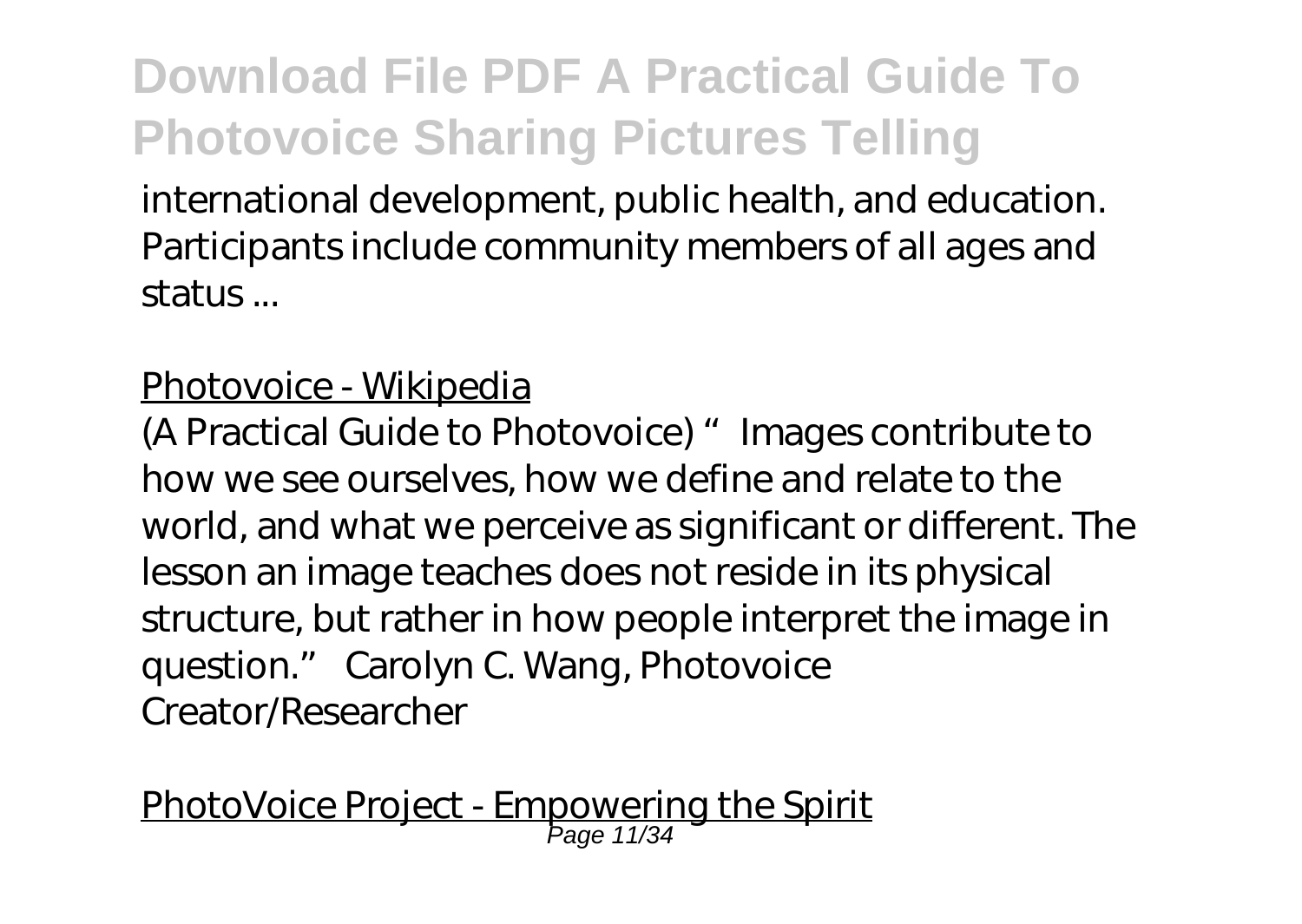Photovoice Presentation GINNY GRYCH THEORY TO PRACTICE SEMINAR APRIL 8, 2013 Slideshare uses cookies to improve functionality and performance, and to provide you with relevant advertising. If you continue browsing the site, you agree to the use of cookies on this website.

#### Photovoice presentation - SlideShare

Oprah' s Book Club. Photovoice Research in Education and Beyond. A Practical Guide from Theory to Exhibition. Amanda O. Latz. \$39.99. \$39.99. Publisher Description. Photovoice is a form of participatory action research, which has been gaining use and momentum since its inception in the mid-1990s. Within the enactment of this methodology, research participants are invited to document aspects of Page 12/34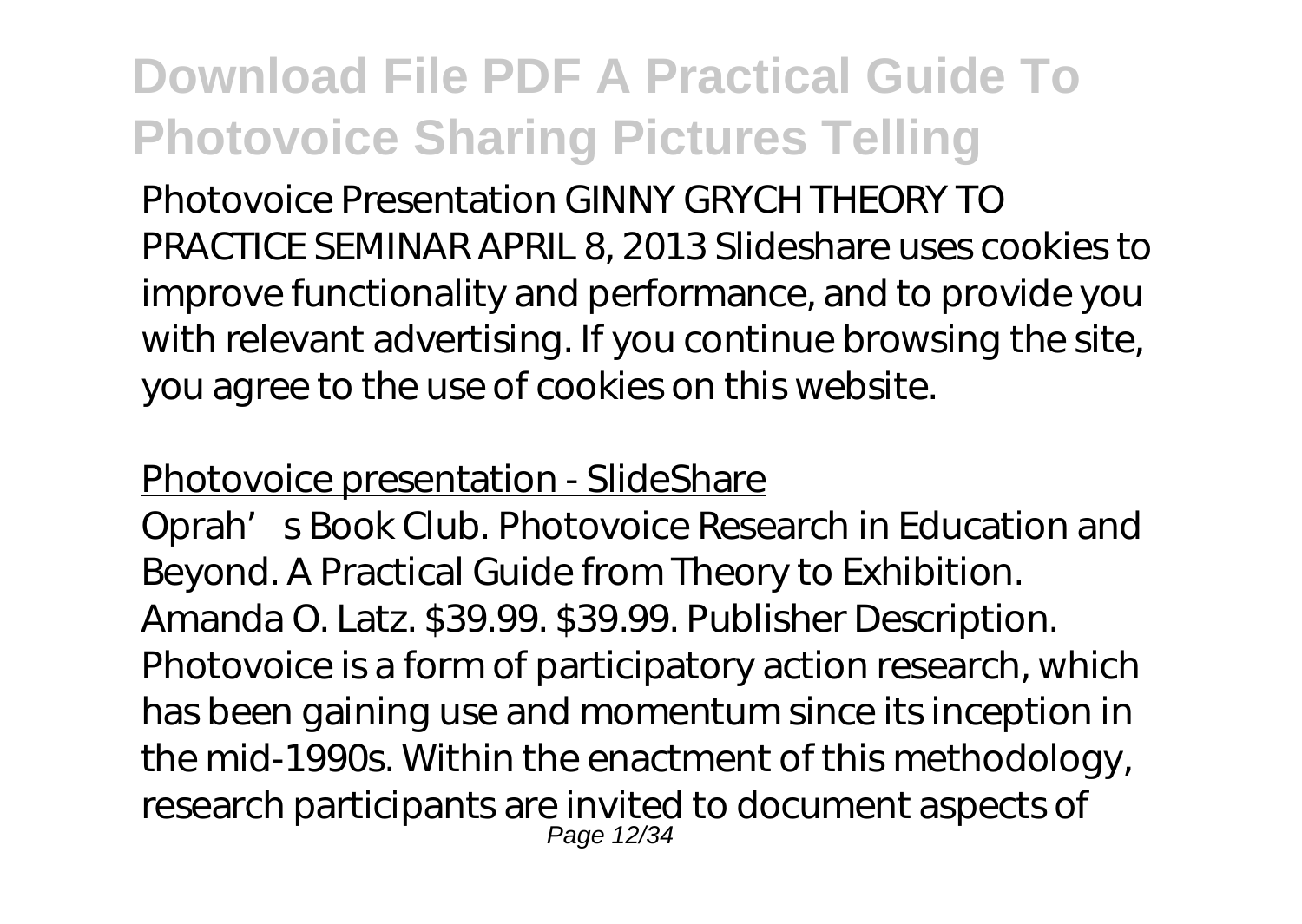their lives through photography and then provide written or oral accounts of the images they create.

Photovoice Research in Education and Beyond on Apple **Books** 

The photo-elicitation interview guide should offer a core set of prompts that address each image directly and encourage storytelling. Many projects, our own included, use or adapt questions suggested by Wang and Pies (19,20). HOPPP's interview guide asked an introductory question about each photograph: " Tell me the story of this photograph."

Preventing Chronic Disease | Practical Guidance and ... Photovoice Research in Education and Beyond A Practical Page 13/34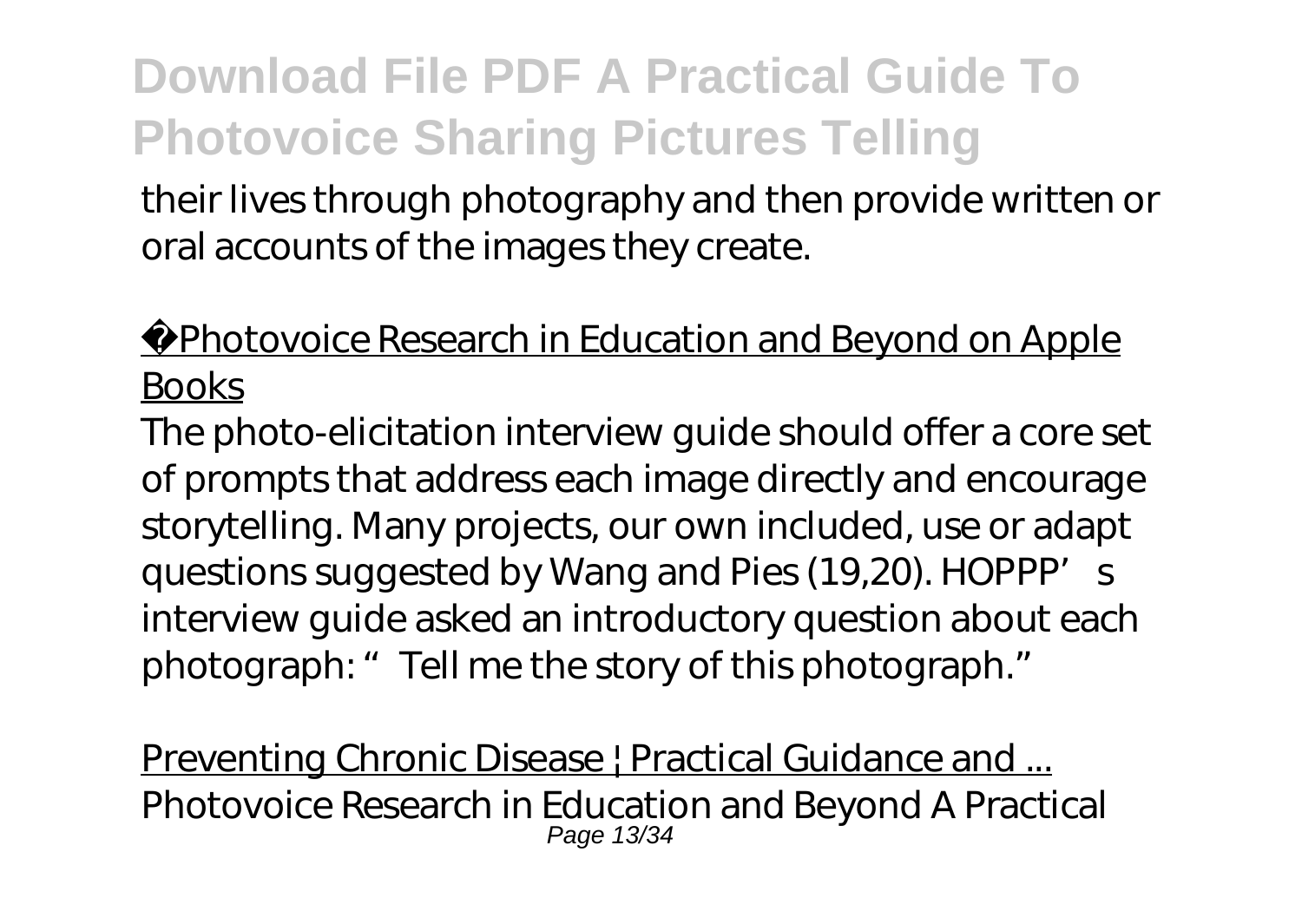Guide from Theory to Exhibition 1st Edition by Amanda O. Latz and Publisher Routledge. Save up to 80% by choosing the eTextbook option for ISBN: 9781317529880, 131752988X. The print version of this textbook is ISBN: 9781138851474, 1138851477.

Photovoice Research in Education and Beyond 1st edition ... Photovoice is a form of participatory action research, which is often community-based and "contrasts sharply with the conventional model of pure research, in which [participants] . . . are treated as passive subjects" (Whyte, Greenwod, & Lazes, 1991, p. 20).

Photovoice Research in Education and Beyond: A Practical ... Page 14/34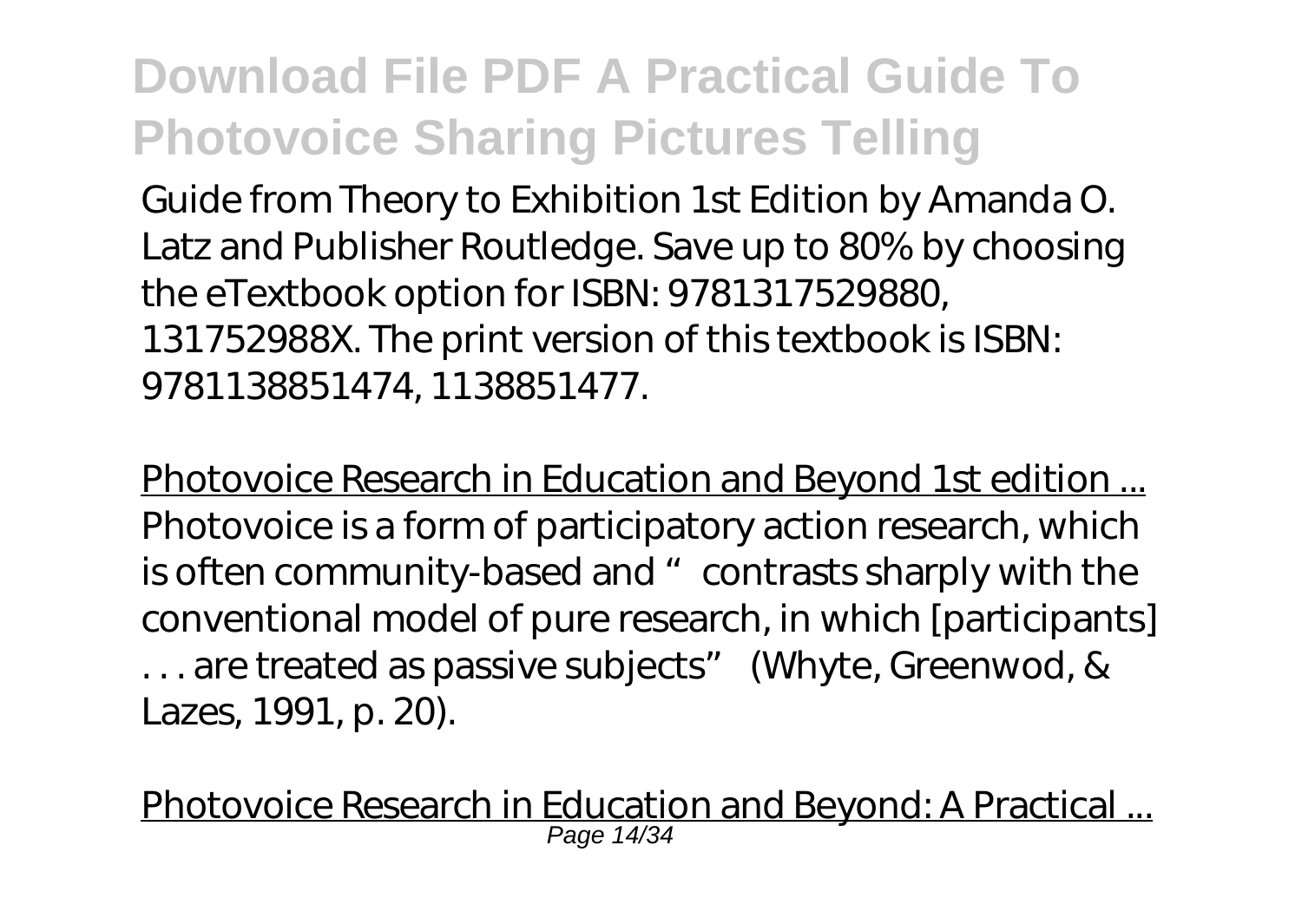PhotoVoice Manual for Participatory Photography PhotoVoice June 6, 2019 June 21, 2019 A manual for the design and delivery of participatory photography projects. To access this post, you must purchase Gold Supporter , Organisation , Standard Supporter or Student Supporter .

#### PhotoVoice Manual for Participatory Photography - Ethical

...

Photovoice has educative potential. While photovoice is predominantly a research methodology, scholars have explored its pedagogical applications. Whether we realize it or not, the actions and thought processes prompted by the photovoice process are such close matches to the ways in which life unfolds, for many, on a regular basis. Page 15/34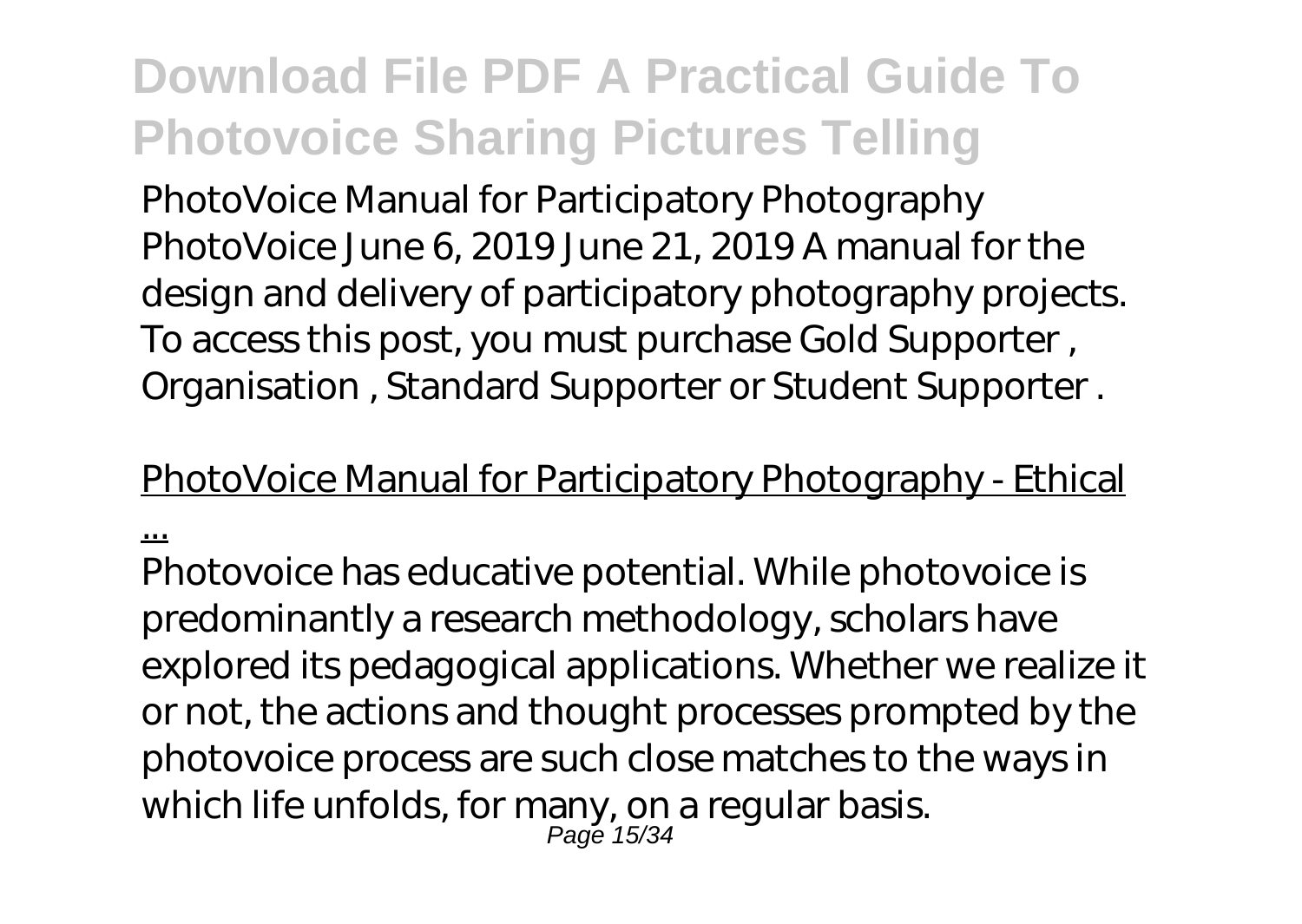The Pros, Cons, and Future of Photovoice | Photovoice ... Photovoice allows members of marginalized groups the opportunity to tell their own story, and contribute their own voices to the narrative that surrounds them. By giving these individuals cameras to document their experiences, they can create photographic evidence that will allow for insight into the way they see their communities and the world (Palibroda, Krieg, Murdock, & Havelock 8).

Photovoice is a form of participatory action research, which has been gaining use and momentum since its inception in Page 16/34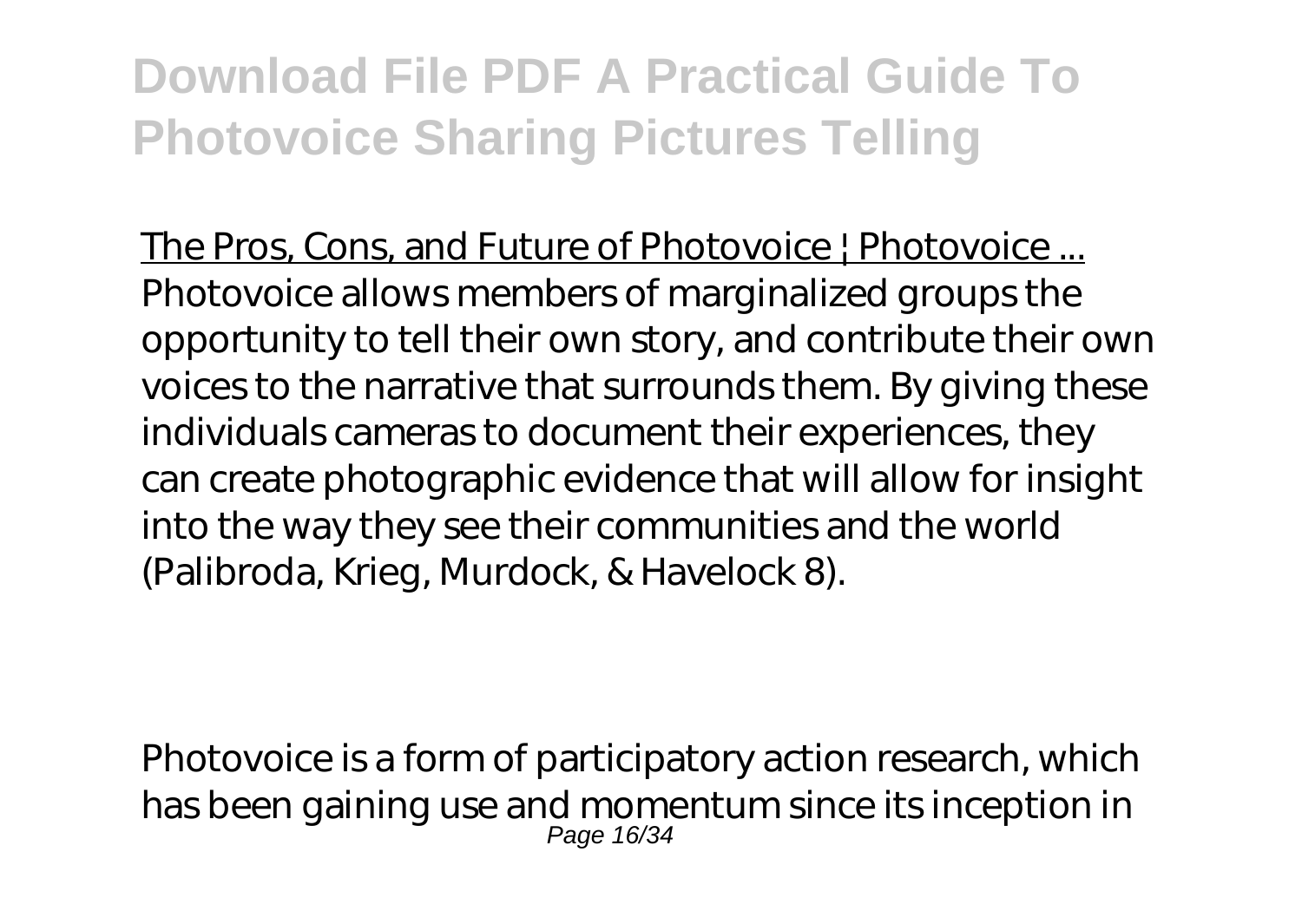the mid-1990s. Within the enactment of this methodology, research participants are invited to document aspects of their lives through photography and then provide written or oral accounts of the images they create. Designed to situate participants as experts on their lives and their experiences, photovoice is a powerful and visceral approach to policy change efforts. In this book, the photovoice methodology is conceptualized as being comprised of eight steps: identification, invitation, education, documentation, narration, ideation, presentation, and confirmation. Each of the steps is explained and expanded upon, and insights are drawn from the extant photovoice literature and the author' spersonal experience. In addition, attention is given to the history of photography and inquiry, theoretical Page 17/34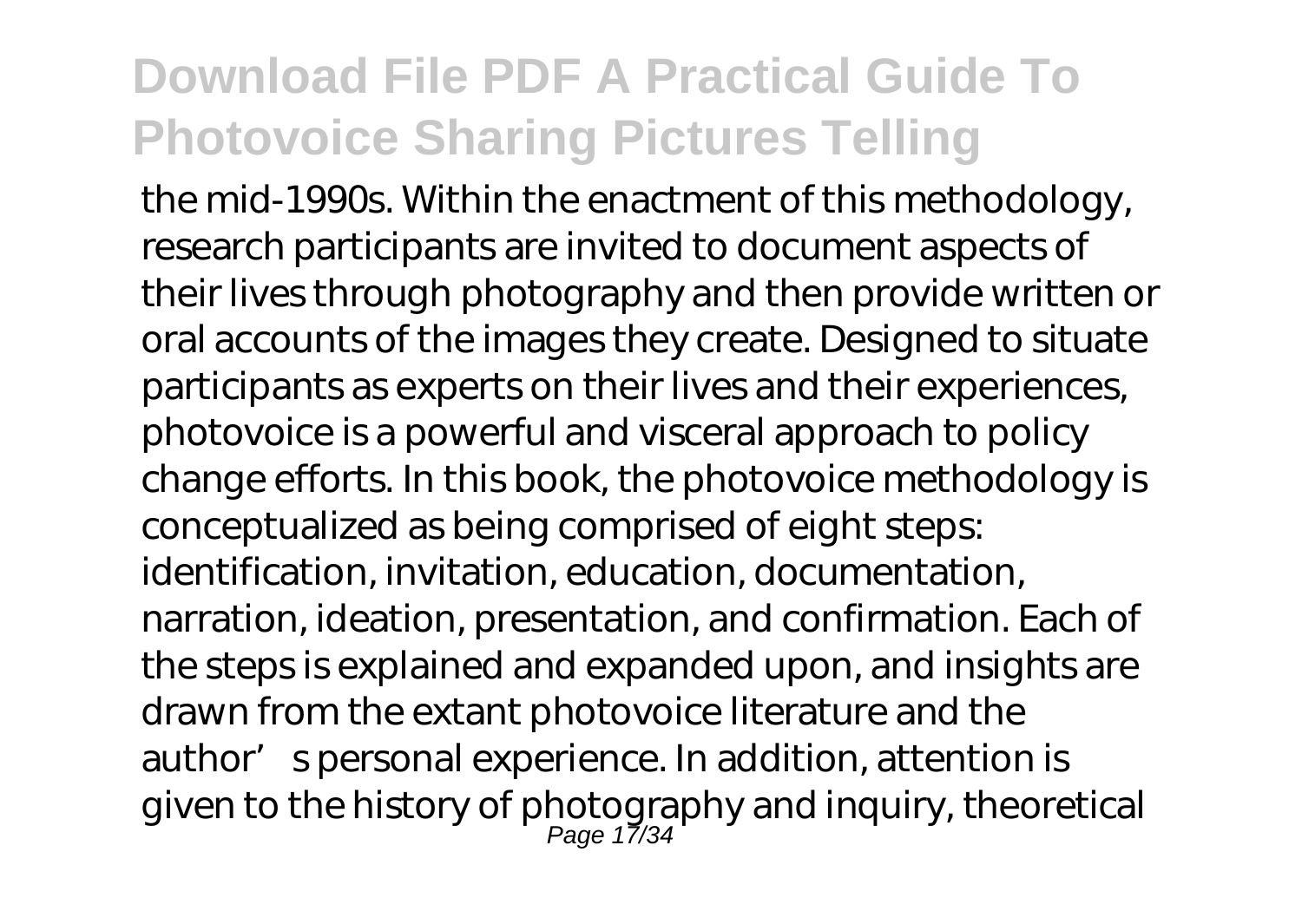underpinnings and aims of the methodology, ethical considerations, methods and procedures, approaches to data analysis, and photovoice exhibitions. Finally, the author has attended to some aspects of photovoice that have historically been left unattended, such as: building a conceptual framework for a photovoice study, viewing the photovoice exhibition as a site of inquiry, and thinking through the ways in which ever-evolving photography technologies can and should impact decision-making throughout the photovoice process. While many texts exist that touch on and/or address photovoice, this is the first book solely dedicated to the entirety of the photovoice methodology — from theory to exhibition. Built as a practical guide, readers will find a wealth of information, Page 18/34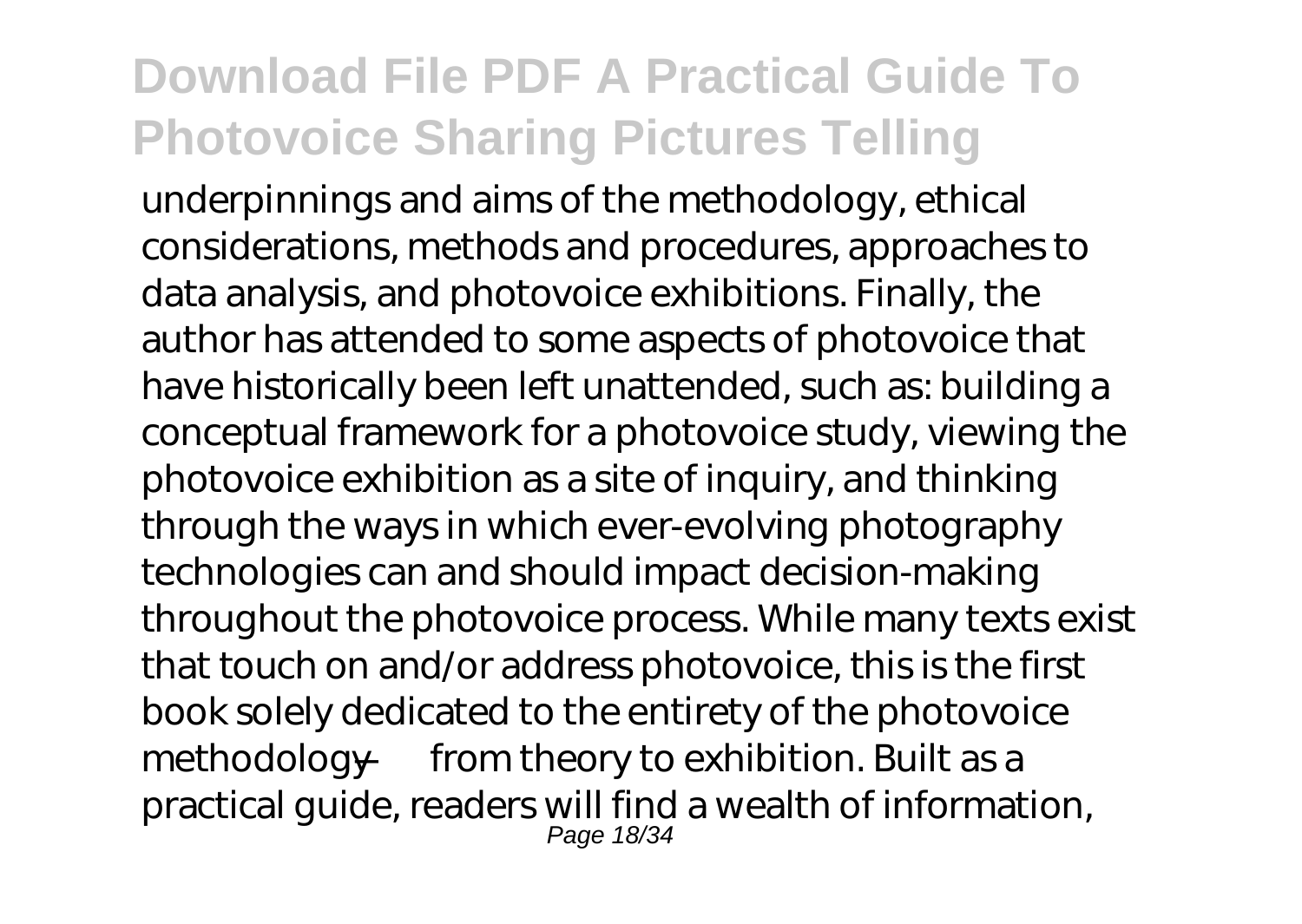resources, and advice within this book. Educators, students, and academic researchers will find this an accessible and compassionate text, one that will be a trusted companion while on the photovoice project journey.

Photovoice is a form of participatory action research, which has been gaining use and momentum since its inception in the mid-1990s. Within the enactment of this methodology, research participants are invited to document aspects of their lives through photography and then provide written or oral accounts of the images they create. Designed to situate participants as experts on their lives and their experiences, photovoice is a powerful and visceral approach to policy change efforts. In this book, the photovoice methodology is Page 19/34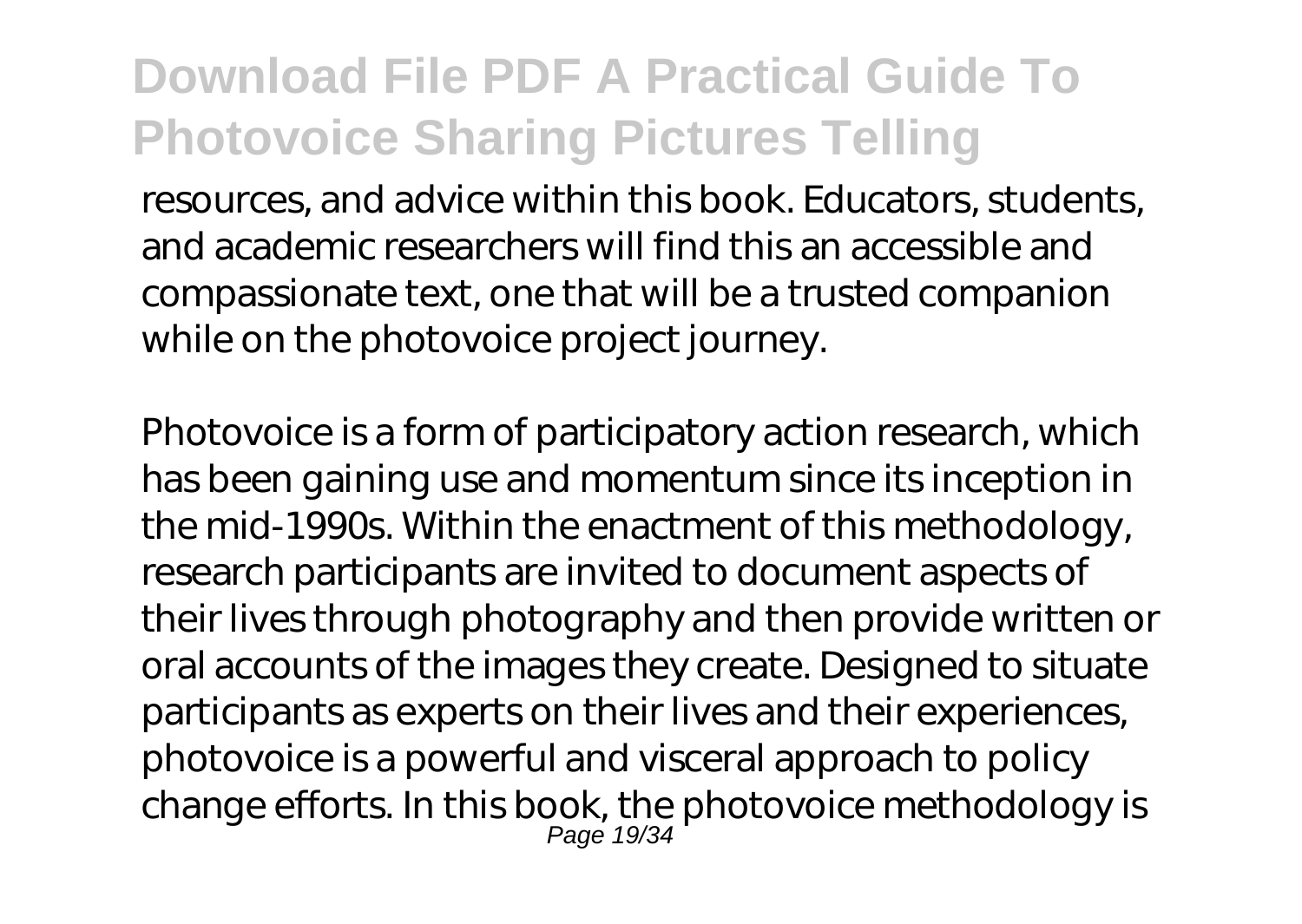conceptualized as being comprised of eight steps: identification, invitation, education, documentation, narration, ideation, presentation, and confirmation. Each of the steps is explained and expanded upon, and insights are drawn from the extant photovoice literature and the author' spersonal experience. In addition, attention is given to the history of photography and inquiry, theoretical underpinnings and aims of the methodology, ethical considerations, methods and procedures, approaches to data analysis, and photovoice exhibitions. Finally, the author has attended to some aspects of photovoice that have historically been left unattended, such as: building a conceptual framework for a photovoice study, viewing the photovoice exhibition as a site of inquiry, and thinking Page 20/34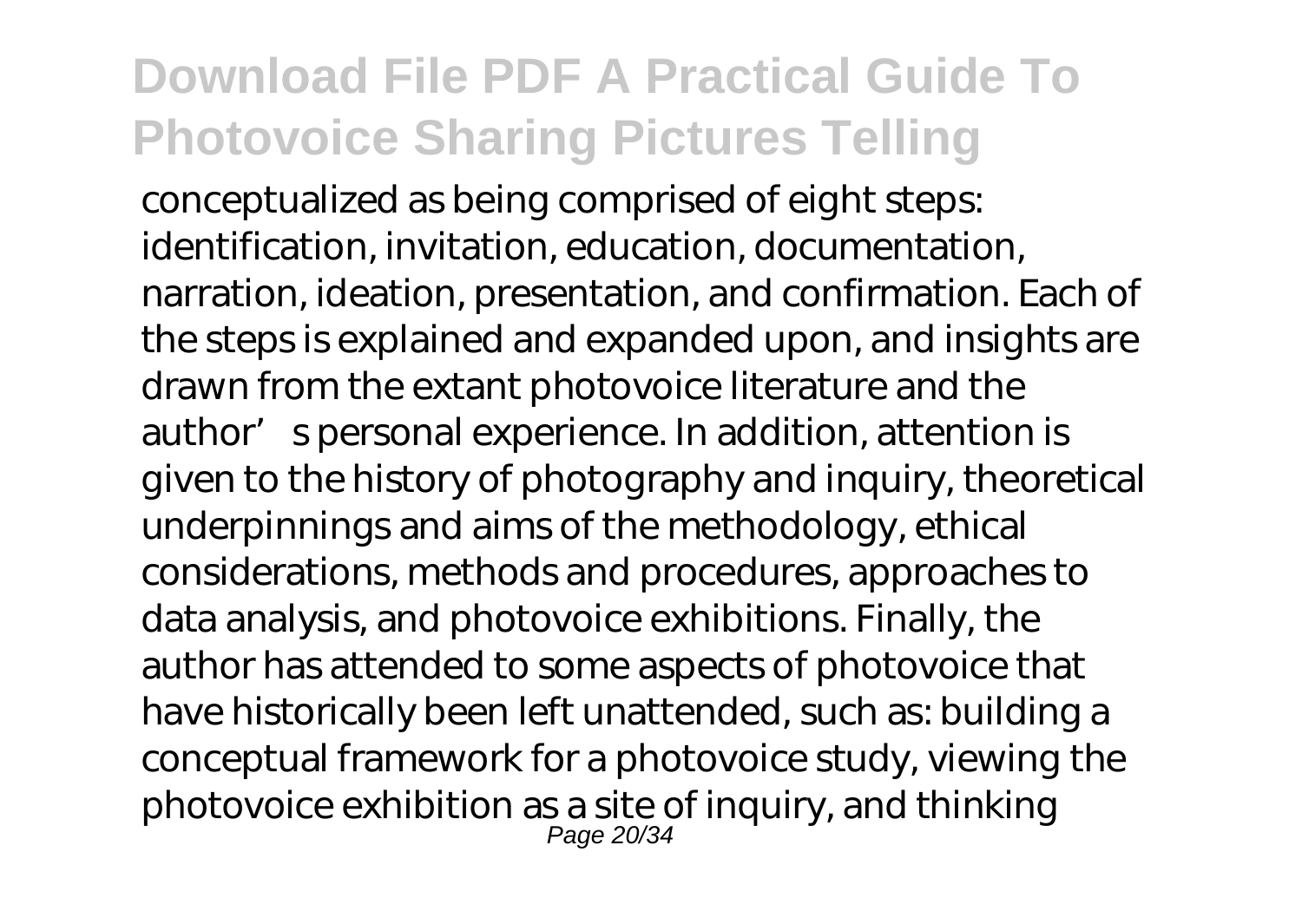through the ways in which ever-evolving photography technologies can and should impact decision-making throughout the photovoice process. While many texts exist that touch on and/or address photovoice, this is the first book solely dedicated to the entirety of the photovoice methodology — from theory to exhibition. Built as a practical guide, readers will find a wealth of information, resources, and advice within this book. Educators, students, and academic researchers will find this an accessible and compassionate text, one that will be a trusted companion while on the photovoice project journey.

Practical Research with Children is designed to help the reader understand techniques for research with children, Page 21/34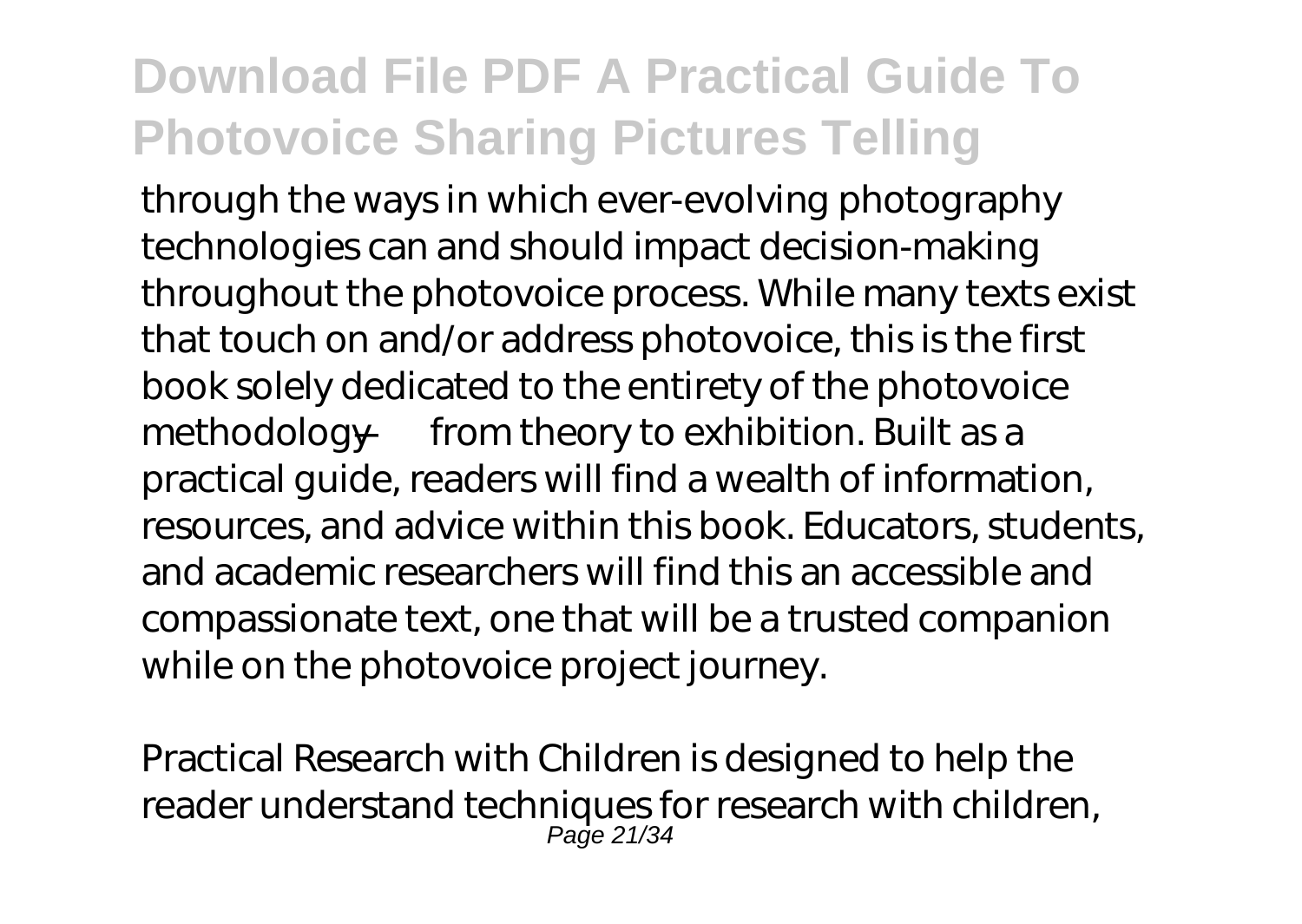based on real world experience. The book describes a wide range of research methods, focusing equally on quantitative and qualitative approaches, and considers how different methods can be integrated. It highlights the benefits and challenges of each method and gives emphasis to best practice, with expert guidance on how to avoid potential pitfalls in order to obtain valuable insights into how children develop. The volume includes fifteen chapters arranged over three sections. Each chapter explores a particular method, or combination of methods, and discusses both theoretical and practical issues, using a diversity of domains, including different ages, cultures, populations and settings. Uniquely, the book includes newer methods (such as eye tracking and digital technologies) alongside well-Page 22/34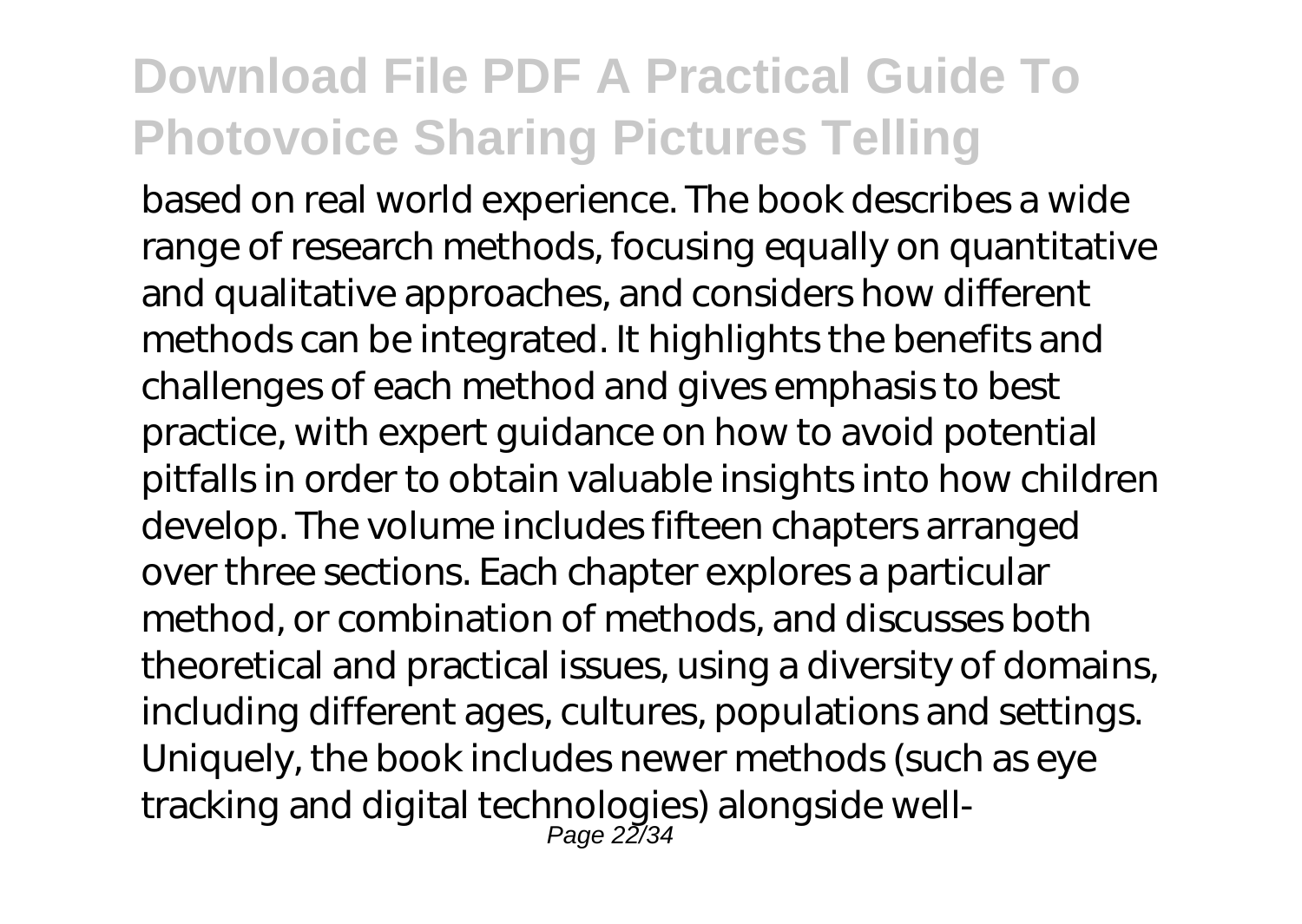established behavioural methods which are used for research with children. With contributions from internationally renowned researchers and practitioners from a range of disciplines, the book will be indispensable reading for a wide audience, including for students in psychology, education and nursing undertaking research projects with children, and also for anyone looking to understand the research behind current theories in child development.

Fresh, insightful and clear, this exciting textbook provides an engaging introduction to the application of qualitative methodology in the real world. Expert researchers then trace the history and philosophical underpinnings of Page 23/34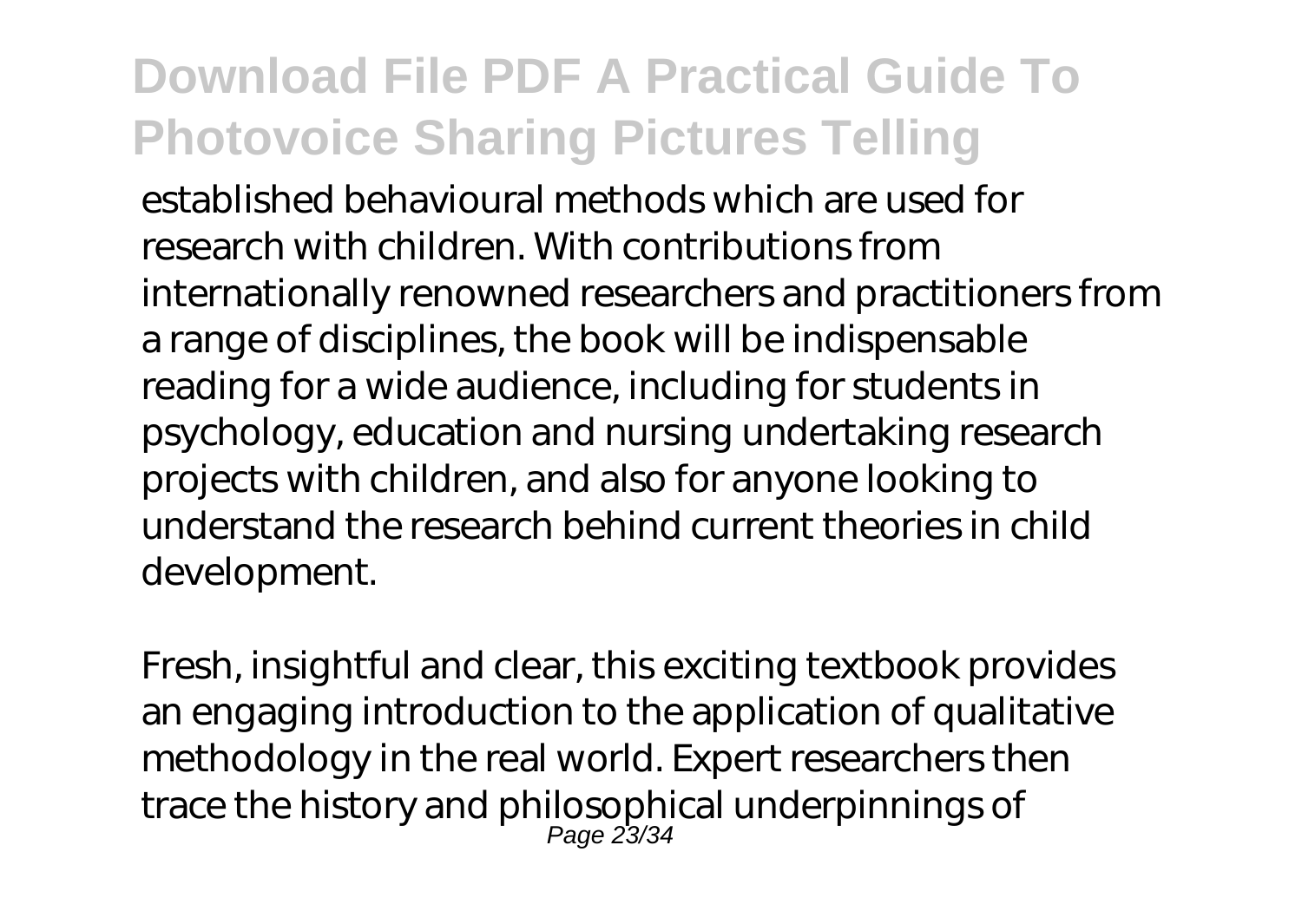different methodologies, explore the specific demands each places upon the researcher and robustly set out relevant issues surrounding quality and rigor. Featured methodologies include action research, discourse analysis, ethnography, grounded theory, case studies and narrative inquiry. This practical book provides a helpful guide to the research process - it introduces the relevant methods of generating, collecting and analysing data for each discrete methodology and then looks at best practice for presenting findings. This enables new researchers to compare qualitative methods and to confidently select the approach most appropriate for their own research projects. Key features include: Summary table for each chapter - allowing quick checks to test knowledge 'Window into' sections - real Page 24/34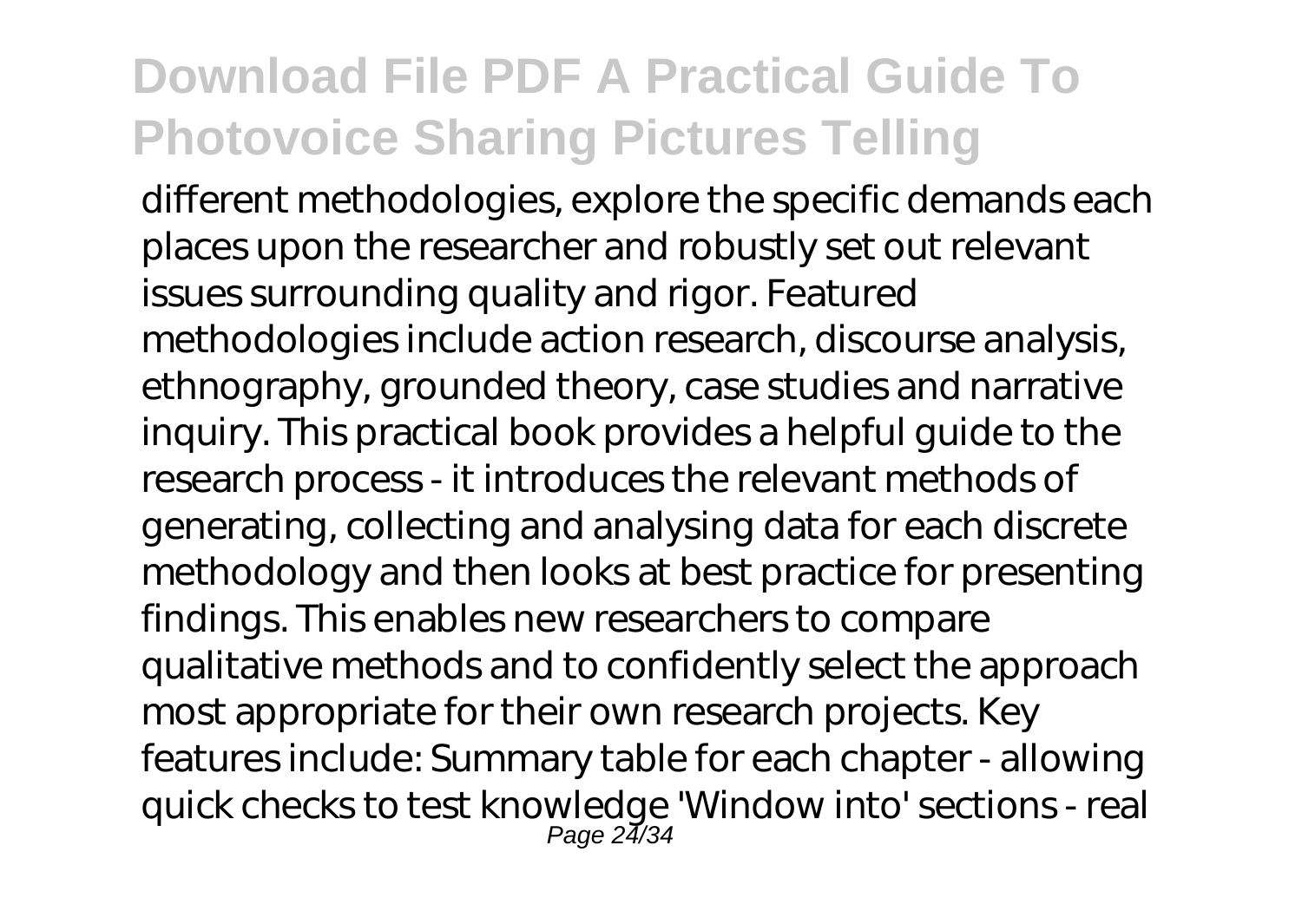world examples showing each methodology in action Student activities Learning objectives Full glossary Annotated suggestions for further reading Links to downloadable SAGE articles Links to relevant websites and organizations This is an invaluable resource for students and researchers across the social sciences and a must-have guide for those embarking on a research project. Visit the accompanying companion website for a range of free additional resources.

This book outlines the principles and practices of artsrelated inquiry and provides both suggestions about conducting research in the field as well as case study examples. The ideas presented here have emerged from the Page 25/34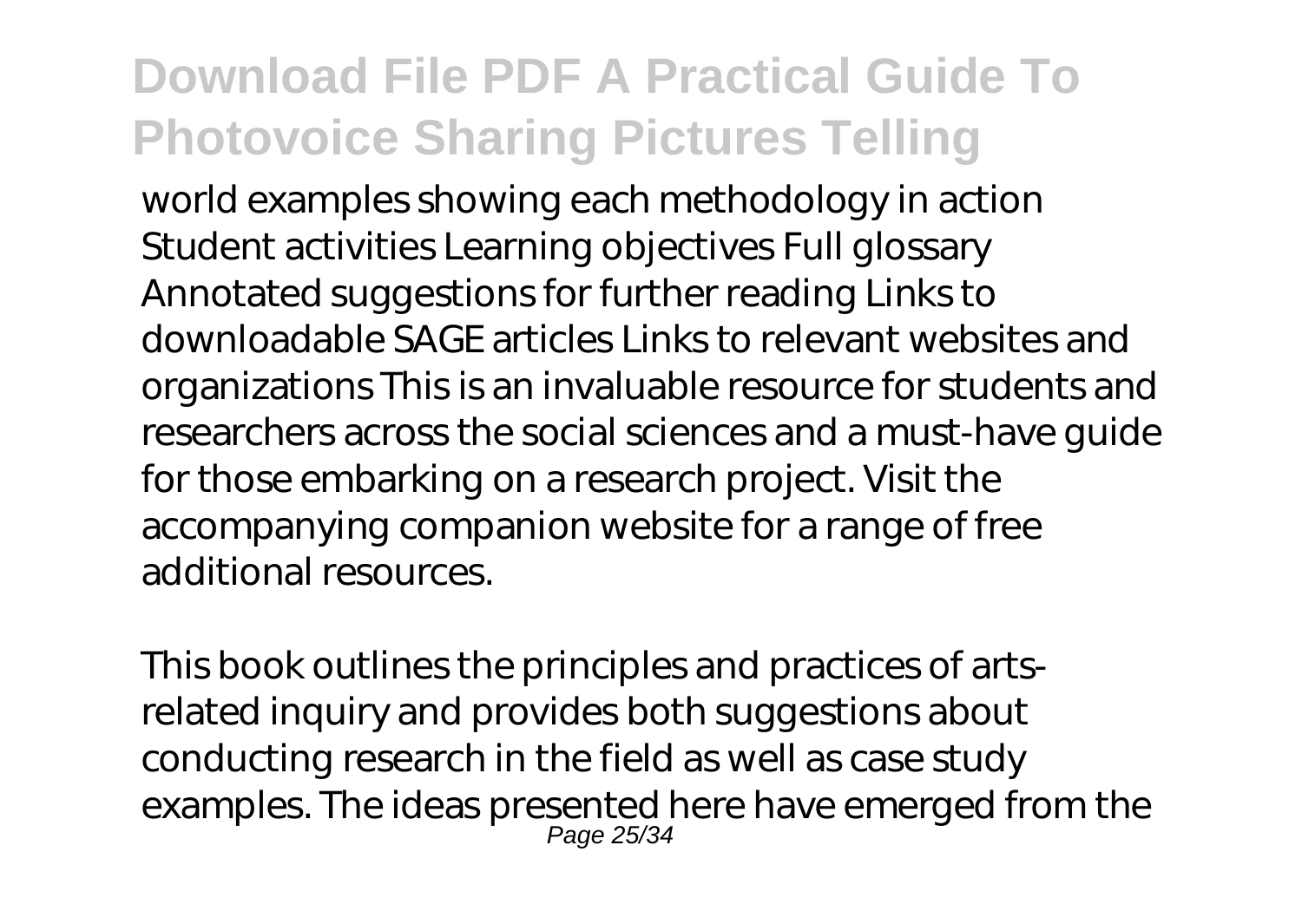authors' own experiences of undertaking arts-related research and the challenges of implementing these approaches. The book therefore draws on personal research, practice and experience to address the concerns academics increasingly appear to be voicing about developing the scholarship and practice of arts-related research. There is a need for greater attention to, and clarity on, issues of theoretical positioning, methodology and methods when conducting robust and reputable arts-related research, which this book provides.

Making Research Relevant is the ideal core textbook for master's-level introduction to research methods courses in mental health. Accessible and user friendly, it is designed to Page 26/34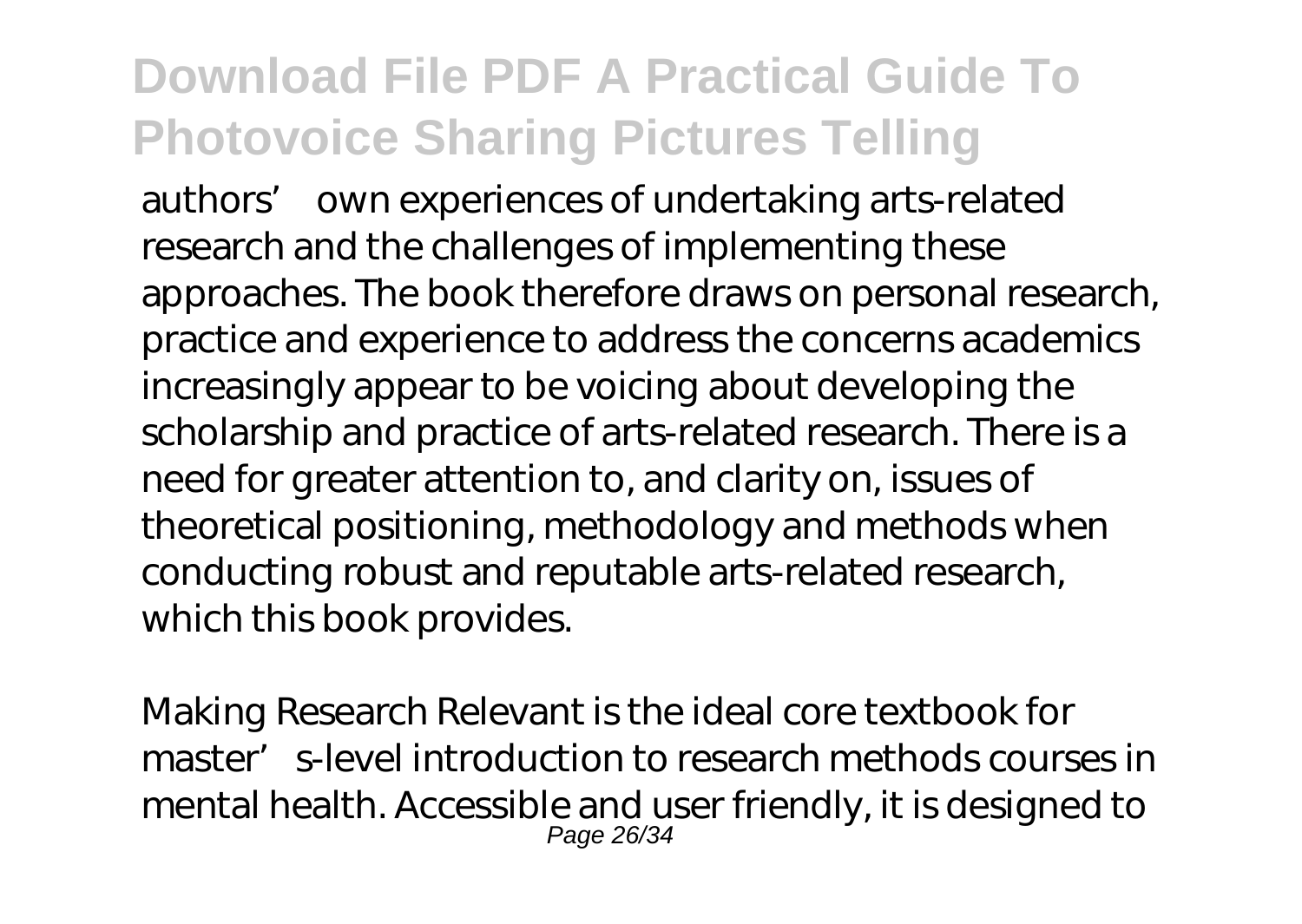help trainees and practitioners understand, connect, and apply research to clinical practice and day-to-day work with students and clients. The text covers foundational concepts like research ethics and how to best consume research, as well as 11 applied, evaluative, and outcome-based research methods. Easy-to-read chapters are infused with case examples from diverse settings and paired with brief video lectures, which provide vignettes to guide application and visual components that demonstrate how research methods can benefit mental health practitioners in real-world scenarios.

Research for Development offers a comprehensive guide to commissioning, managing and undertaking research in Page 27/34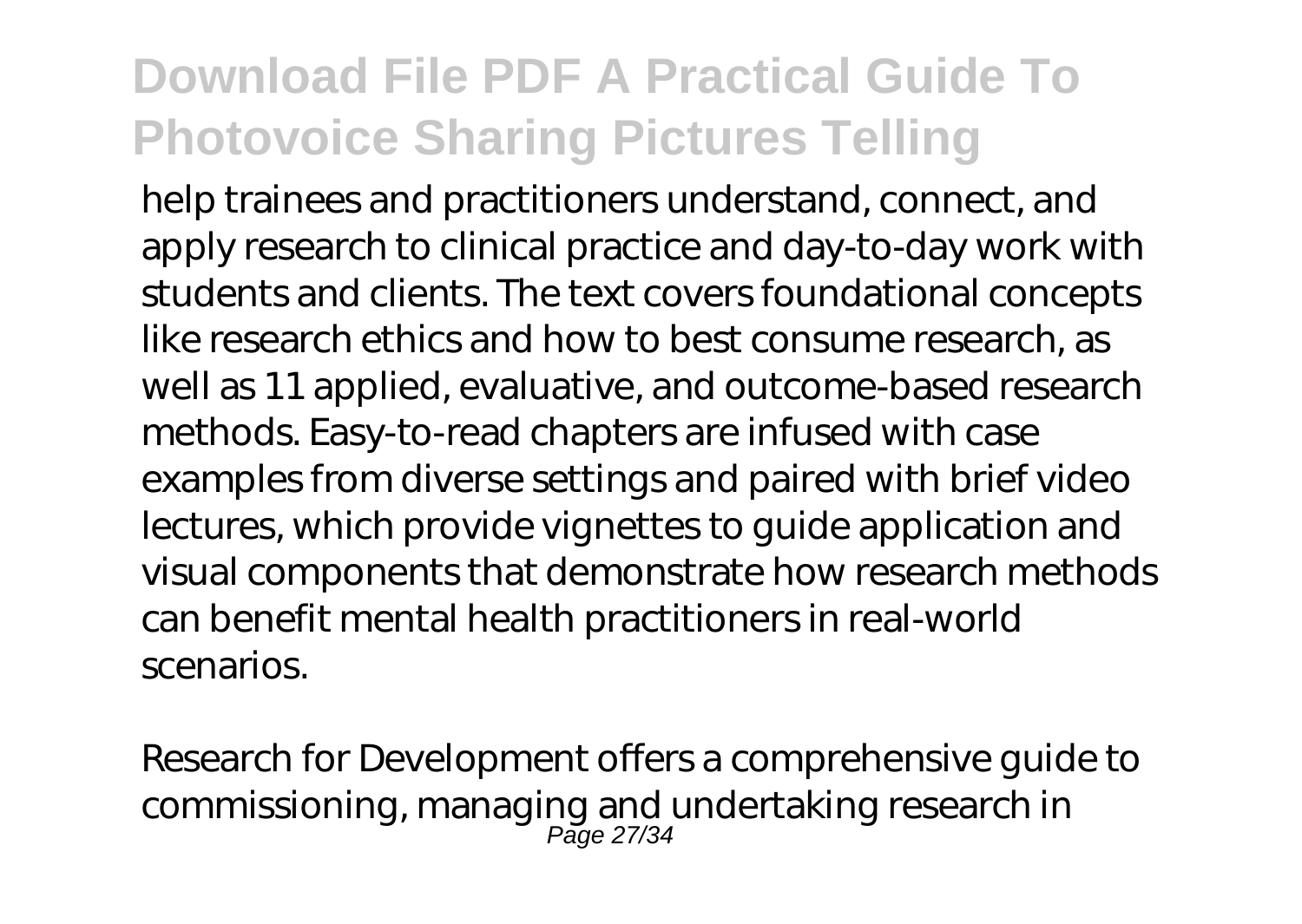development work. It serves both as a practical reference manual and an indispensable learning tool. Divided into three parts, the book provides a complete overview of the research process spanning: - the uses, planning and management of research - reviewing existing evidence learning development research skills - choosing research methods - undertaking ethical research - writing an effective research report - promoting research uptake and assessing research - monitoring and evaluation This fully revised second edition also includes a new section on how to use the internet for research. Its 16 chapters are enriched by a variety of international case studies, checklists of key points, learning exercises, helpful references to further reading and engaging illustrations. The book also includes a detailed Page 28/34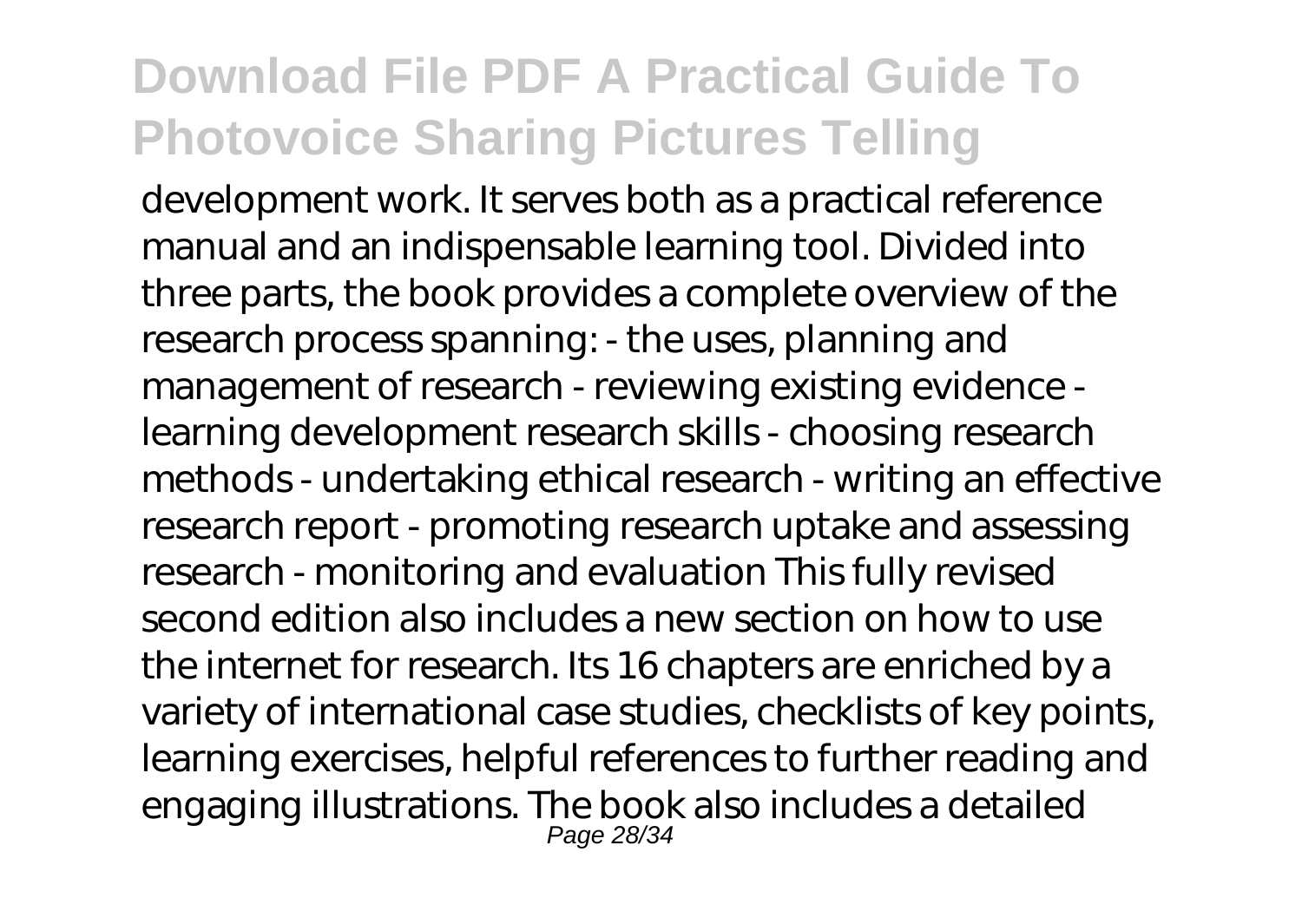glossary of terms. Drawing on considerable hands-on experience, Research for Development is an ideal practical companion for students of development studies and public policy, as well as practitioners in the field. Cover image © Jenny Matthews / World Vision/ PhotoVoice From PhotoVoice's See it Our Way project, Pakistan For more information visit www.photovoice.org

The study of migrant populations poses unique challenges owing to the mobility of these groups, which may be further complicated by cultural, educational, and linguistic diversity as well as the legal status of their members. These barriers limit the usefulness of both traditional survey sampling methods and routine public health surveillance systems. Page 29/34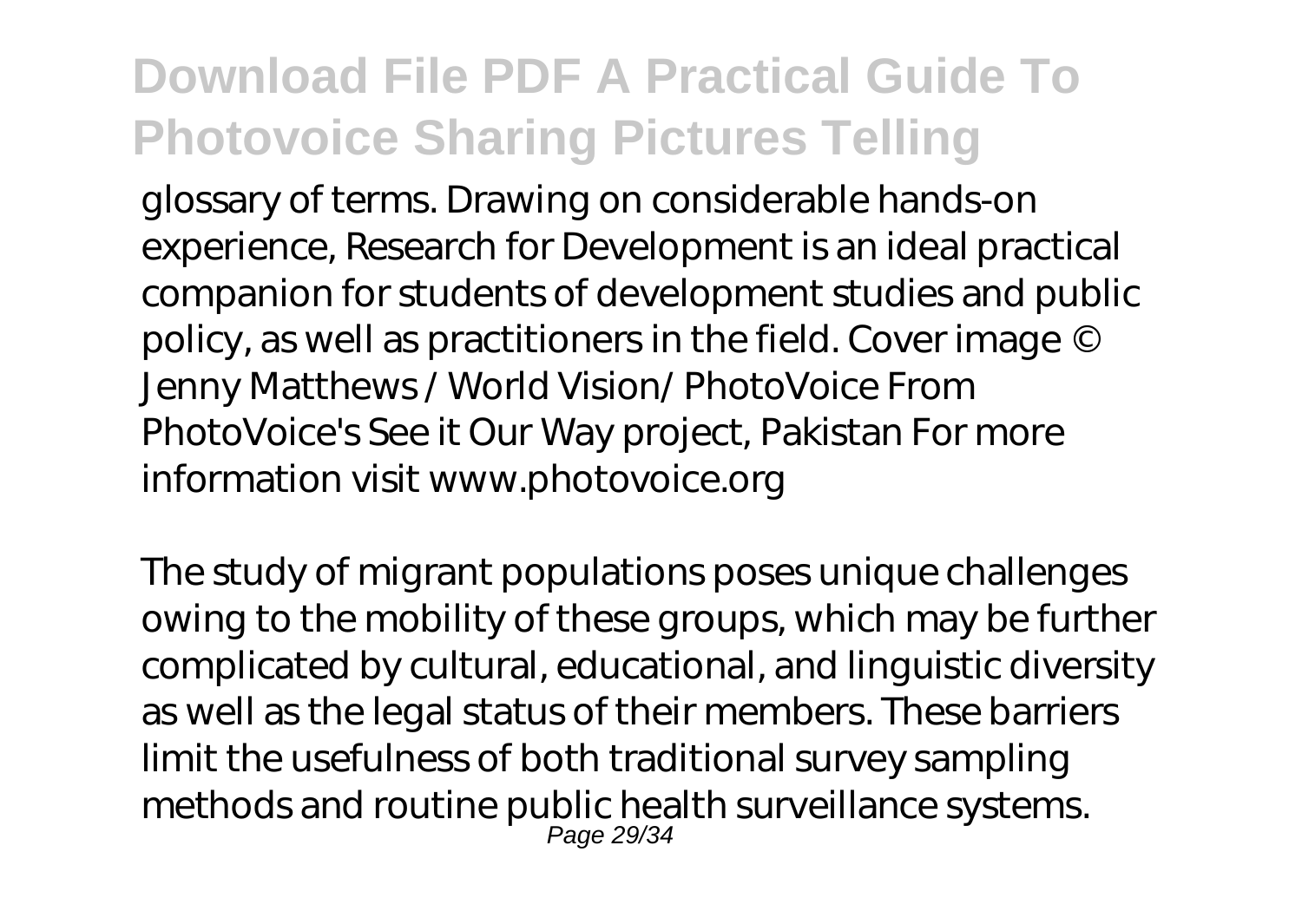Since nearly 1 in 7 people in the world is a migrant, appropriate methodological approaches must be designed and implemented to capture health data from populations. This effort is particularly important because migrant populations, in comparison to other populations, typically suffer disparities related to limited access to health care, greater exposure to infectious diseases, more occupational injuries, and fewer positive outcomes for mental health and other health conditions. This path-breaking handbook is the first to engage with the many unique issues that arise in the study of migrant communities. It offers a comprehensive description of quantitative and qualitative methodologies useful in work with migrant populations. By providing information and practical tools, the editors fill existing gaps Page 30/34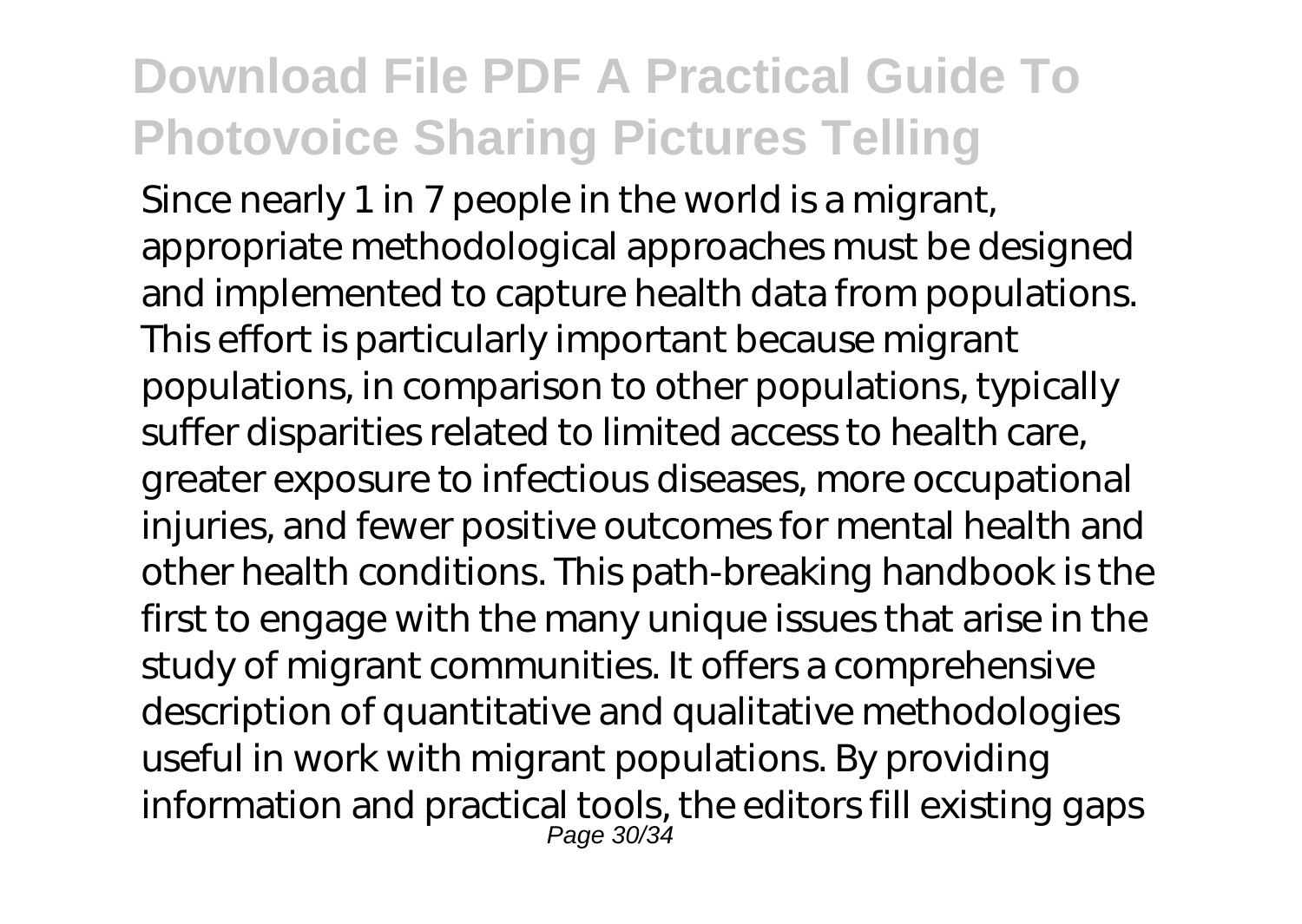in research methods and enhance opportunities to address the health and social disparities migrant populations face in the United States and around the world.

The dramatic increase in all things food in popular and academic fields during the last two decades has generated a diverse and dynamic set of approaches for understanding the complex relationships and interactions that determine how people eat and how diet affects culture. These volumes offer a comprehensive reference for students and established scholars interested in food and nutrition research in Nutritional and Biological Anthropology, Archaeology, Socio-Cultural and Linguistic Anthropology, Food Studies and Applied Public Health. Page 31/34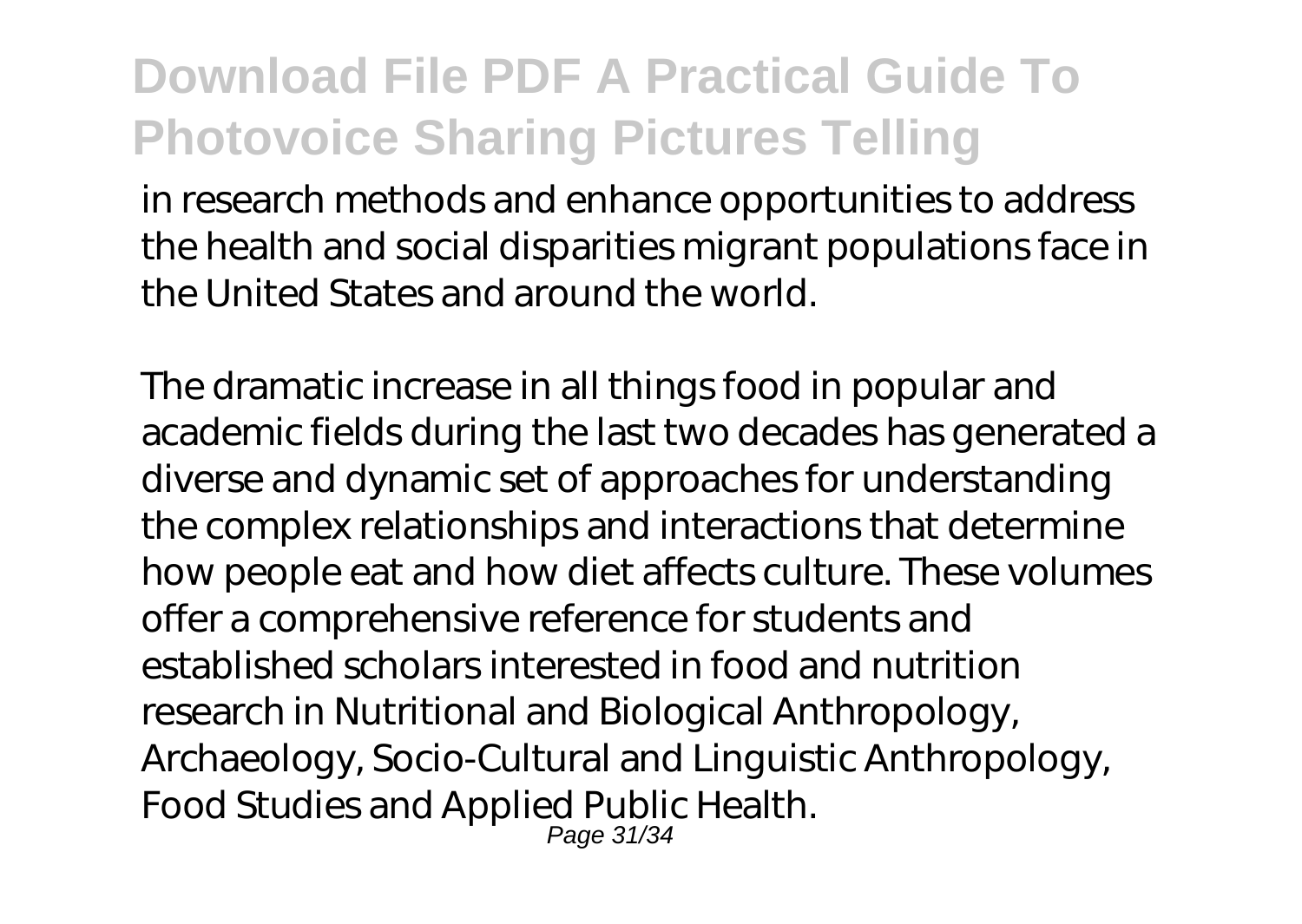Photography in education involves the use of photographs to engage research participants in representing and reflecting upon their own experiences. This book explores how photographic images can be used in a range of educational settings in different cultural contexts, as a method of facilitating communication and reflection on significant issues in people' slives. It considers the opportunities that are created through the use of photography as a visual research method, and addresses fundamental issues about identity, representation, participation and power which underlie participatory practice. Bringing together a variety of international contributors, chapters describe and reflect on experiences Page 32/34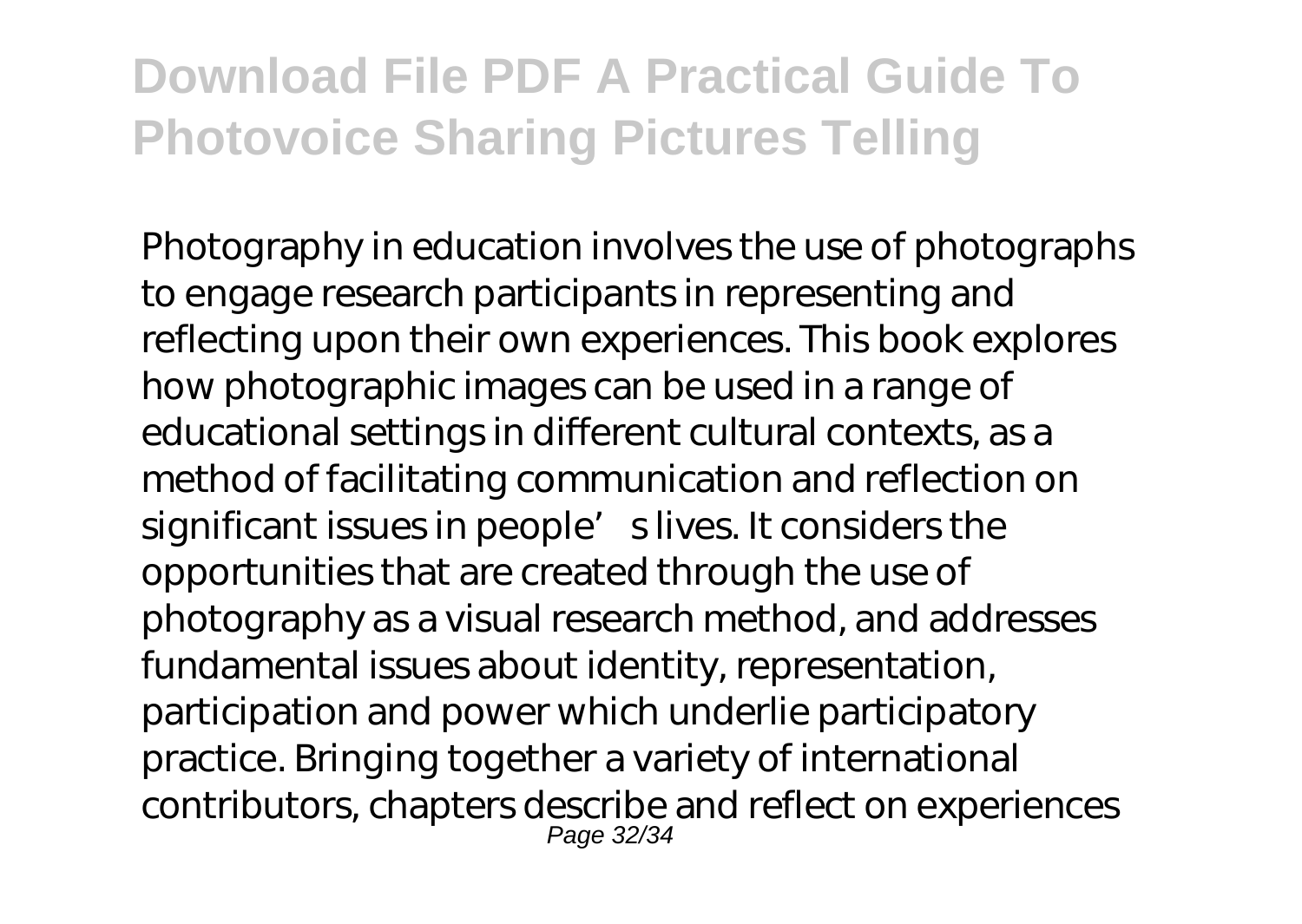of using photography, situating them in a critical framework to provoke informed applications of these processes. The collection adopts a broad view of education, considering voices of people of different ages who are at various stages on their educational journey, or who have diverse perspectives on their educational experience: young British Muslims, trainee science teachers, audiologists, teachers of deaf children, mobile teacher educators working in conflict zones, young people with disabilities, community workers and school students, in countries as diverse as Australia, Burma, Cyprus, England, Ethiopia, Kenya, the United States and Sudan. Photography in Educational Research will be key reading for educational researchers, postgraduate students studying research methods and ethics, tutors working in Page 33/34